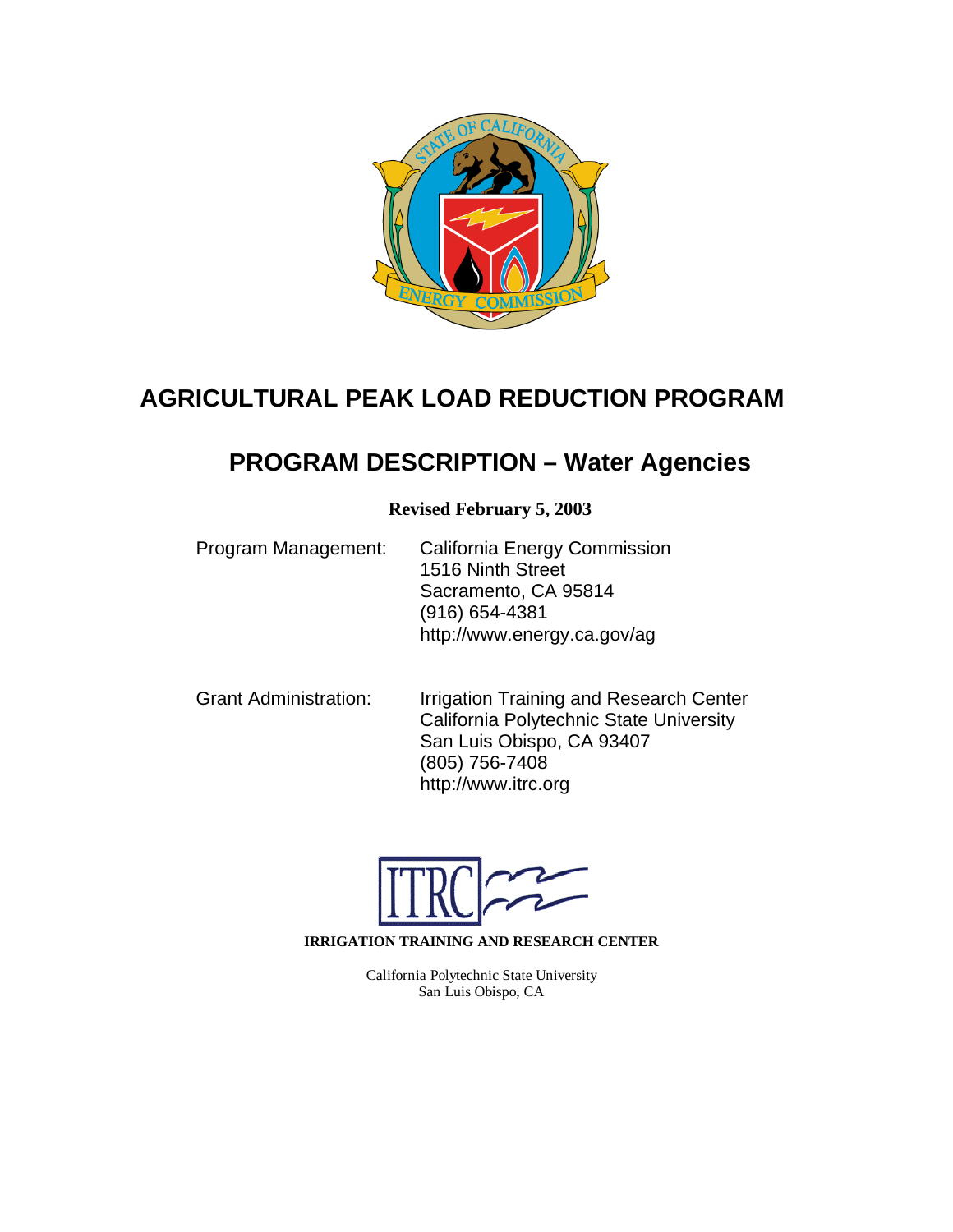# Agricultural Peak Load Reduction Program

# Program Description

IMPORTANT!!! Read this entire document carefully. It will answer most questions about eligibility and how the incentive grant payment is calculated and verified. Pay particular attention to the section Establishment of Pre- and Post-Project Peak Period kiloWatt Demand and the section Measurement and Verification Requirements.

### Table of Contents

| Program Overview                                                                                                                                                                                                               |  |                                                |  |                                                 |                              |                      |    |
|--------------------------------------------------------------------------------------------------------------------------------------------------------------------------------------------------------------------------------|--|------------------------------------------------|--|-------------------------------------------------|------------------------------|----------------------|----|
|                                                                                                                                                                                                                                |  |                                                |  | and the state of the state                      | <b>All Control</b>           |                      |    |
| Program Categories and the contract of the contract of the contract of the contract of the contract of the contract of the contract of the contract of the contract of the contract of the contract of the contract of the con |  |                                                |  |                                                 |                              |                      | 2  |
| Overall Program Schedule.                                                                                                                                                                                                      |  |                                                |  |                                                 |                              |                      | 2  |
| Who is Eligible to Apply? The contract of the contract of the contract of the contract of the contract of the contract of the contract of the contract of the contract of the contract of the contract of the contract of the  |  |                                                |  |                                                 |                              |                      | 2  |
| There are No Guarantees .                                                                                                                                                                                                      |  |                                                |  | <b>Allen Committee</b>                          | <b>All Contract Contract</b> |                      | 3  |
| Some Other Important Factors and the contract of the contract of the contract of the contract of the contract of the contract of the contract of the contract of the contract of the contract of the contract of the contract  |  |                                                |  |                                                 |                              |                      | 3  |
| What is the Grant Payment Schedule?                                                                                                                                                                                            |  |                                                |  |                                                 |                              |                      | 3  |
|                                                                                                                                                                                                                                |  |                                                |  |                                                 |                              |                      | 4  |
| How is Priority of Project Acceptance Determined? .                                                                                                                                                                            |  |                                                |  |                                                 |                              |                      | 5  |
| Note on Confidentiality .                                                                                                                                                                                                      |  |                                                |  |                                                 |                              | <b>All Contracts</b> | 5  |
|                                                                                                                                                                                                                                |  |                                                |  |                                                 |                              |                      | 5  |
|                                                                                                                                                                                                                                |  |                                                |  |                                                 |                              | 6                    |    |
| Definitions                                                                                                                                                                                                                    |  | and the state of the state of the state of the |  |                                                 |                              |                      |    |
| <b>Program Category Descriptions</b>                                                                                                                                                                                           |  |                                                |  |                                                 |                              |                      |    |
| Establishment of Pre and Post-Project Peak Period kilo Watt Demand .                                                                                                                                                           |  |                                                |  |                                                 |                              |                      | 8  |
| Measurement and Verification Requirements<br>the contract of the contract of the contract of                                                                                                                                   |  |                                                |  |                                                 |                              |                      | 10 |
| Category 1 - High Efficiency Electrical Equipment/Other Overall Conservation Efforts .                                                                                                                                         |  |                                                |  |                                                 |                              |                      | 13 |
| Category 2 - Pump Testing and Retrofit/Repair                                                                                                                                                                                  |  |                                                |  | the contract of the contract of the contract of |                              |                      | 16 |
| Category 3 - Advanced Metering and Telemetry .                                                                                                                                                                                 |  |                                                |  |                                                 |                              |                      | 20 |
| Category 4 - Retrofit of Natural Gas-Powered Equipment to Alternative Fuels .                                                                                                                                                  |  |                                                |  |                                                 |                              |                      | 23 |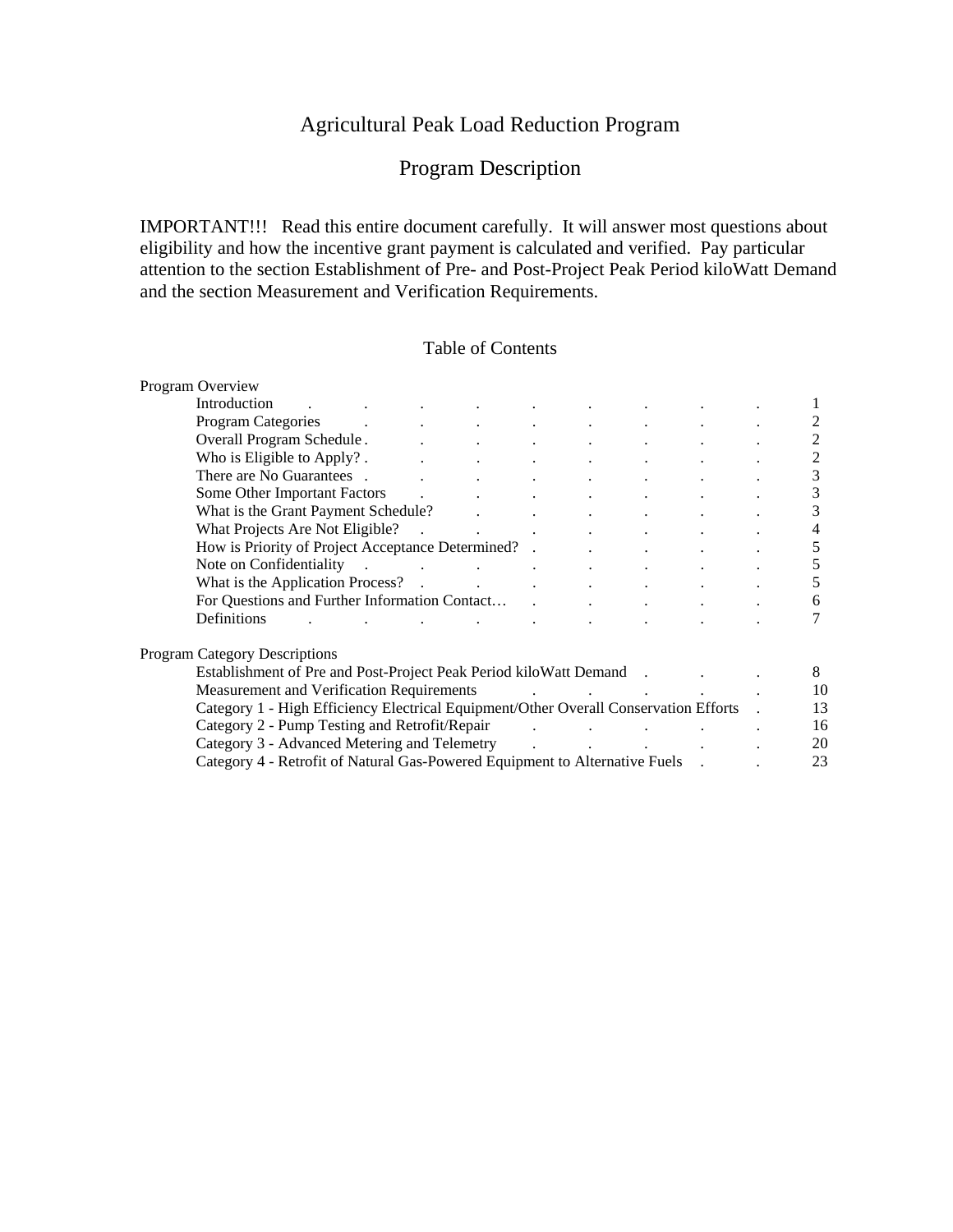# PROGRAM OVERVIEW

### **INTRODUCTION**

Senate Bill 5x ("SB 5x") was enacted in April 2001 as urgency legislation in response to an imbalance in electricity supply and demand in the State. The goal of SB 5x is to reduce peak period electricity demand. The California Energy Commission, acting under authority of Section 5(b) of the legislation, has developed this Agricultural Peak Load Demand Program ("the Program").

The Agricultural Peak Load Demand Program will provide incentive grant payments ("grants") to the agriculture industry to install energy efficient hardware or make other conservation efforts in order to reduce peak period electricity demand.

**"Peak Period"** - for the purpose of this Program is defined as weekdays, excluding holidays, from 12:00 p.m. to 6:00 p.m. during the months of June through September.

**"Reduced Electrical Demand"** – this will be determined using one of two methodologies:

Method 1. This is the methodology used in the Energy Commission's previous Peak Demand Reduction Program. The peak load reduction formula is:

 $kW_{reduced} = (System kWh Usage_{pre-project} - System kWh Usage_{post-project} / 6 hours$ 

Where:

 $kW_{reduced}$  = the Reduced Electrical Demand used for calculating the grant.

System kWh Usage = average daily consumption of kilowatt-hours of affected  $/s$ ystem $(s)$ during the entire peak period from June through September with typical operating conditions.

 *Example 1: Before the project retrofit refrigeration equipment used an average 1,000 kilowatt-hours on weekdays between 12:00 noon and 6:00 PM From June through September. After the project retrofit the refrigeration equipment used only 800 kilowatt-hours between 12:00 noon and 6:00 PM. The difference of 200 kilowatt-hours is the reduction of electricity load during the peak period. Dividing 200 kWh by the six hours of the peak period results in the average kW reduction of 33.33 kW. This is the amount of kW reduction the project can qualify for.* 

Method 2. This is based on instantaneous kW demand either measured directly or as it appears on your utility bills, and averaged over the six-hour peak period.

*Example 2: A utility service meter measures energy use by several types of equipment in a food processing plant including fans, compressors, and lights. The project only modifies a fan. An electrician measures the individual load of the fan during the peak period before the project as 35 kW. He measures the load of the fan after the project as 15 kW. Since the fan is working throughout the peak period both before and after the project, the eligible kW reduction for that fan is 20 kW.* 

*Example 3: The only equipment connected to a service meter is a water well used for irrigation. Utility billing records indicate an average 135 kW demand during the peak period. A change to the irrigation system allows this well to operate completely outside the peak period. Utility billing records after the project show no kW demand during the peak period. The project will qualify for a reduction of 135 kW.* 

**IMPORTANT! Please note that the kiloWatt load is established by considering the average conditions throughout the peak period. The effect of this process is illustrated by the following example. Please**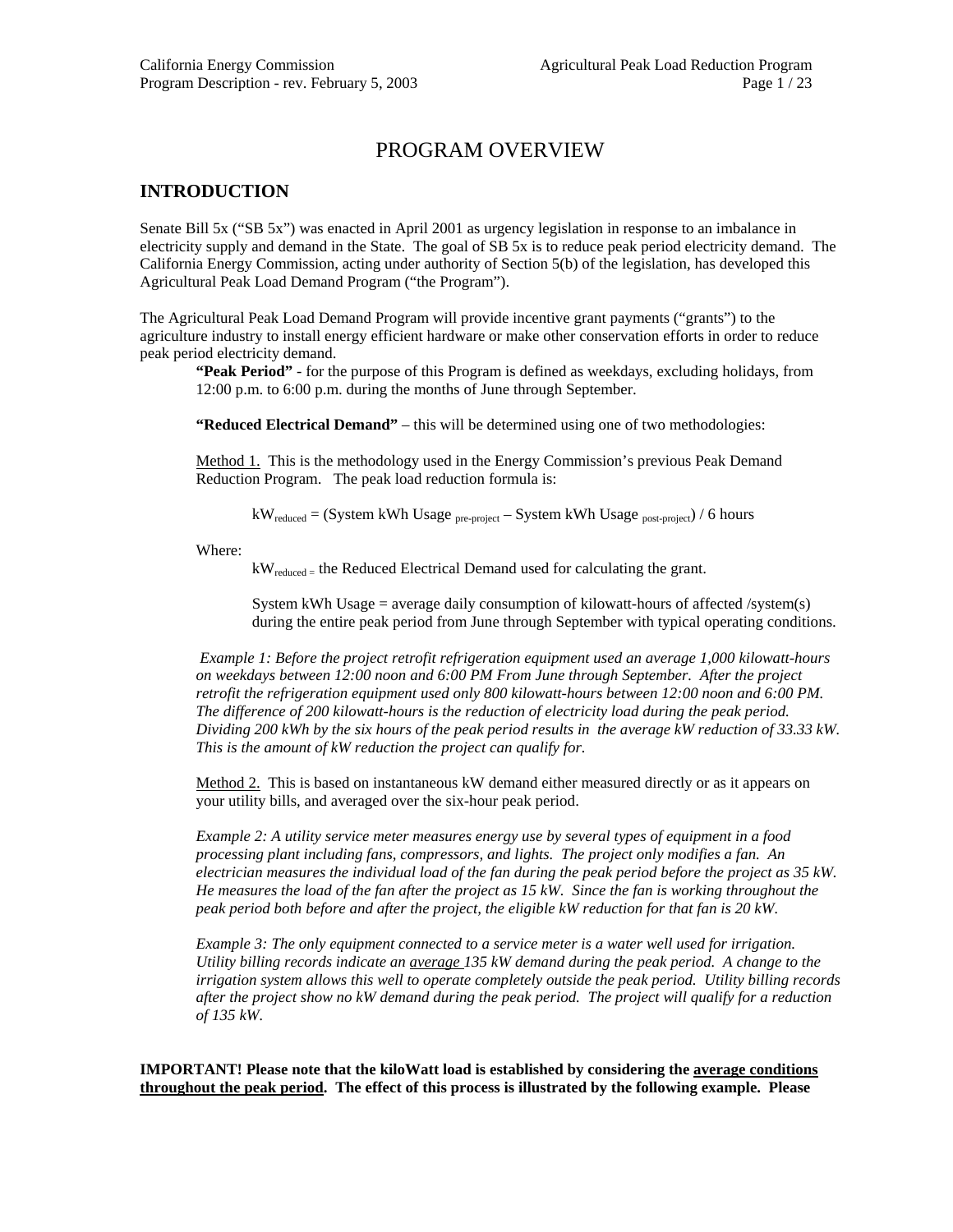#### **refer to the section ESTABLISHING CURRENT AND POST-PROJECT PEAK PERIOD KILOWATT DEMAND:**

*Example 4 - An irrigation pump with a 100 kW load operates 24 hours per day, every day throughout June and July. It does not operate at all in August and September. The current peak period load for the purposes of this program will be 50 kW, not 100 kW. This is because the pump does not operate 50% of the time during the peak period.* 

# **PROGRAM CATEGORIES:**

There are four categories of projects eligible for grants under this Program. Detailed descriptions of each are contained in this Program Description. The categories are:

- Category 1 High Efficiency Electrical Equipment/Other Overall Electricity Conservation Efforts within this category incentive grant payments are fully retroactive for projects started after January 1, 2001
- Category 2 Pump Efficiency Testing and Retrofit/Repair (See individual information packets located at: [www.itrc.org/CECLoadReductionProgram.htm](http://www.itrc.org/CECLoadReductionProgram.htm))
- Category 3 Advanced Metering and Telemetry
- Category 4 Retrofit of Natural Gas-powered Equipment to Alternative Fuels

# **OVERALL PROGRAM SCHEDULE**

The anticipated Program schedule is:

- Announce Program June 1, 2001
- Begin accepting applications June 1, 2001
- Continue awarding grants on a first come-first served basis until all monies are encumbered.

# **WHO IS ELIGIBILE TO APPLY?**

Applications for incentive grant payments under this Program can be made by any electric account that is classified as Agricultural by any utility plus the following business types:

- Water Agencies/Irrigation Districts any public or private agency engaged in the delivery of water to agricultural water users and/or removal of water from agricultural land.
- Confined Animal Feeding Operations (poultry houses, hog farms, feed lots, dairies, rendering plants)
- Greenhouses/Nurseries
- Food processors and others handling or processing agricultural products or commodities
- Cold Storage or refrigerated warehouses used for agricultural commodities
- Agricultural and commodity non-profit organizations serving agricultural customers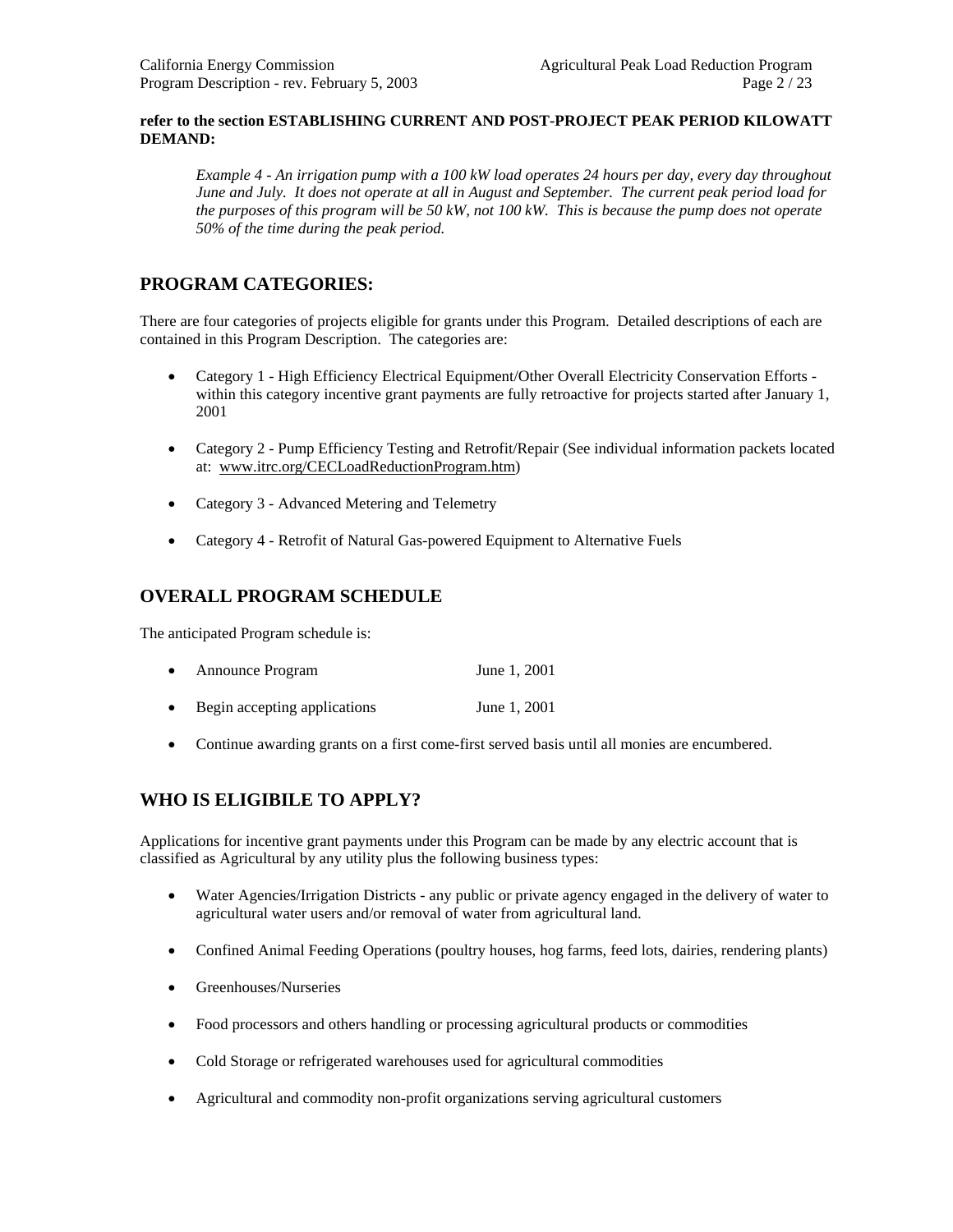# **THERE ARE NO GUARANTEES!**

Each project submitted to this Program will go through different phases as described below. In all phases it is important to realize that neither the California Energy Commission nor the Grant Administrators provide any guarantees to the project applicants. Those that submit Program applications are not assured that their application will be accepted into the Program. Furthermore, even if a project is accepted, actual grant payments will depend on verified peak period load reduction and adherence to all other requirements of the Program.

# **SOME OTHER IMPORTANT FACTORS**

There are other factors noted in the specific Program Category descriptions below. However:

- Except as noted in the specific Program Category description, this Program provides grant payments only for peak period reduction of existing, connected electrical demand.
- Except as noted in the specific Program Category description, grant payments will be made only upon verification of both construction and peak period demand reduction. This will require each applicant to sign an agreement to grant physical access to the project site by the Program administrators. Refer to the section Measurement and Verification Requirements below.
- This is a cost-sharing program. Except as noted in the specific Program Category description, grant payments will be made up to 65% of project cost. Further, no one business or corporate entity may receive more than \$2 million dollars (\$2,000,000) of incentive payments.
- There are limitations on the minimum project size in some cases (in terms of anticipated reduced peak period demand or size of equipment). Refer to the specific Program Category Descriptions.
- An application may include more than one project. All projects at one site should be included in one application but should be described on separate project proposal worksheets. If an applicant owns more than one site, or has control and legal authority to make decisions for more than one site, that applicant is encouraged to aggregate all sites into one application.
- The project must continue to provide peak period load reduction and/or efficiency improvements through May 31, 2004.
- The project must comply with all applicable environmental and contracting laws and regulations.

# **WHAT IS THE GRANT PAYMENT SCHEDULE?**

Refer to the specific Program Category Description below, but generally:

For Category 1 and Category 3 projects - High Efficiency Electrical Equipment or Other Overall Conservation Efforts and Advanced Metering and Telemetry

- Projects completed by July 31, 2001 shall be awarded \$350 per kilowatt for the average peak period demand reduction achieved.
- Projects completed after July 31, 2001 and before September 30, 2001 shall be awarded \$300 per kilowatt for the average peak period demand reduction achieved.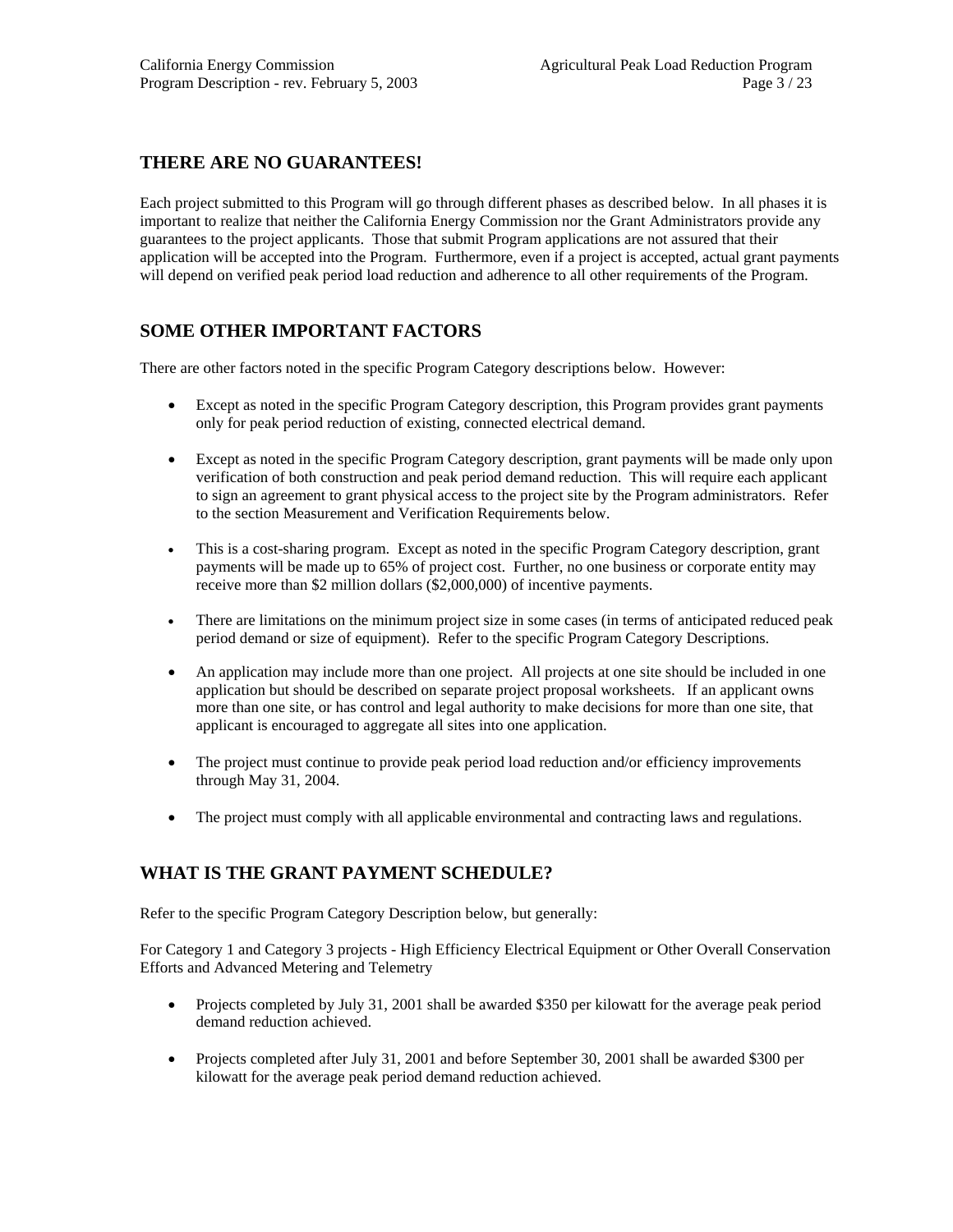• Projects completed after September 30, 2001 and before May 31, 2004 shall be awarded \$250 per kilowatt for the average peak period demand reduction achieved.

For Category 2 projects - Pump Testing and Repair/Retrofit

- Pump testing 80% of total test cost up to \$200 per completed standard test (or up to \$250 per test if the test requires two transects for velocity measurement) for an eligible pump (refer to the Program Category 2 Description for pump eligibility).
- Pump repair/retrofit Up to 65% of the total cost. 3 options are available for computation of the rebate amount. The most applicable option will depend upon the nature of the repair/retrofit and the quality of a pump efficiency test.

For Category 4 projects - Natural Gas-powered Equipment Retrofit

Up to 65% of a project's cost to a maximum of \$300,000 per project

Except as noted in the specific Program Category description, 50% of the estimated grant will be paid when the project is fully operational. The remaining grant payment will be paid after verification of the project's actual peak period demand reduction, generally requiring a full peak-period of operation (June through September).

Except as noted in the specific Program Category description, grant payments may be made up to 65% of project cost. Furthermore, no one business or corporate entity may receive more than \$2 million dollars (\$2,000,000) of incentive payments.

# **WHAT PROJECTS ARE NOT ELIGIBLE?**

In addition to any specific requirements noted in the individual Program Category descriptions, the following will apply:

- California investor-owned electric utilities (IOUs) may not apply for grant funds and may not serve as a prime contractor. However, the IOUs may assist their customers in participating in the Program.
- Projects that have received funding under any other program funded by the Public Goods Charge fund (i.e. the IOUs' Standard Performance Contract and Express Efficiency programs) are not eligible
- Projects consisting solely of activities or actions by facility staff or other persons without some physical change to the equipment serviced by the meter are not eligible.
- Electricity generation or co-generation projects using fossil fuels are not eligible.
- Maintenance programs are not eligible.
- New construction projects are not eligible (eligible projects must be a retrofit, upgrade, or replacement of existing equipment which reduce existing load). Note that this does not exclude the construction of regulating/buffering reservoirs that store water from off-peak pumping.
- Fuel switching projects (i.e. shifting from electric power to diesel) are not eligible except as noted for Category 1 and Category 4 projects.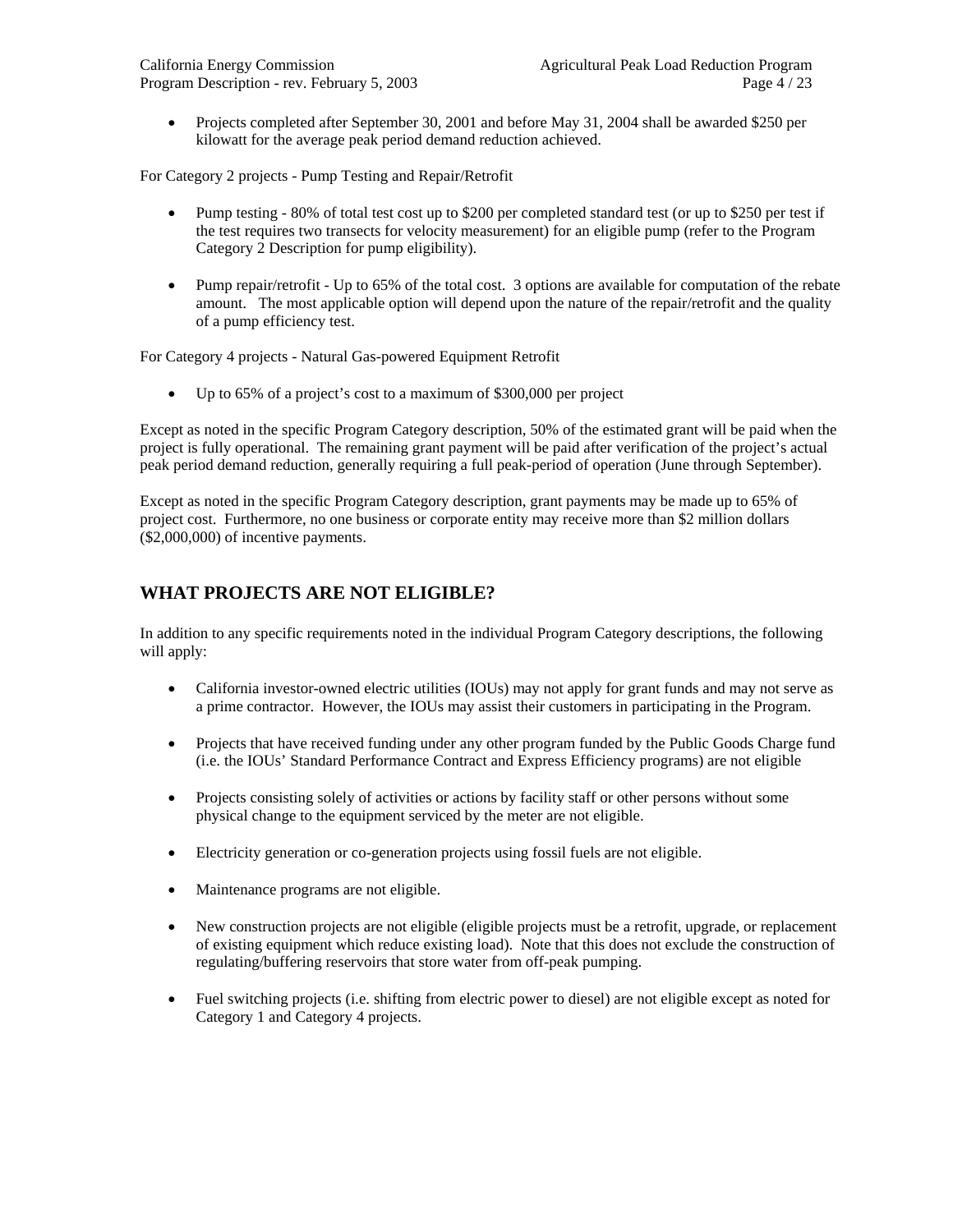# **HOW IS PRIORITY OF PROJECT ACCEPTANCE DETERMINED?**

Generally, projects will be considered for acceptance on a "first come-first served" basis. However, the Program administrators may exercise some discretion in accepting projects in order to meet legislative goals and make the best use of available funds. Projects will be evaluated in part using the following criteria:

- How soon the projected demand reductions can be achieved.
- The cost per kW peak period demand reduction, calculated by dividing the requested grant amount by the estimated peak period demand reduction.
- The constancy and reliability of the projected demand reductions.
- The applicant's previous experience with a particular project type.
- The probability that the project will succeed.
- The probability that the peak period demand reduction will continue in future years.
- The ability to verify demand reductions.
- Geographical region may be considered in order to ensure equity and effectiveness in managing blackout conditions.

# **NOTE ON CONFIDENTIALITY**

Project applications shall not contain confidential information. Any material in an application that is marked confidential will be disregarded and returned immediately to the applicant. The application will be evaluated without the confidential material. All applications submitted to this Program will be public documents.

# **WHAT IS THE APPLICATION PROCESS?**

### **Categories 1, 3, and 4**

The following steps describe the sequence of events from applying to the Program through receiving the final incentive grant payment:

- 1. Submittal of applications (available at [www.itrc.org/CECLoadReductionProgram.htm](http://www.itrc.org/CECLoadReductionProgram.htm)) to the Grant Administrator - Public or private water agencies will direct their applications and questions to the Irrigation Training and Research Center at California Polytechnic State University (address and telephone information on the front page of this packet).
- 2. Initial evaluation of applications for eligibility, technical, and administrative completeness by the Grant Administrator - Additional information, including a specified timeframe for response, will be requested if the application is not complete. If the requested information is not received within the specified timeline the application will be returned with no further processing.
- 3. Technical evaluation of the application to verify the accuracy of assumptions and calculations There may be requests for more detailed information from applicants, again with a specified timeframe for response.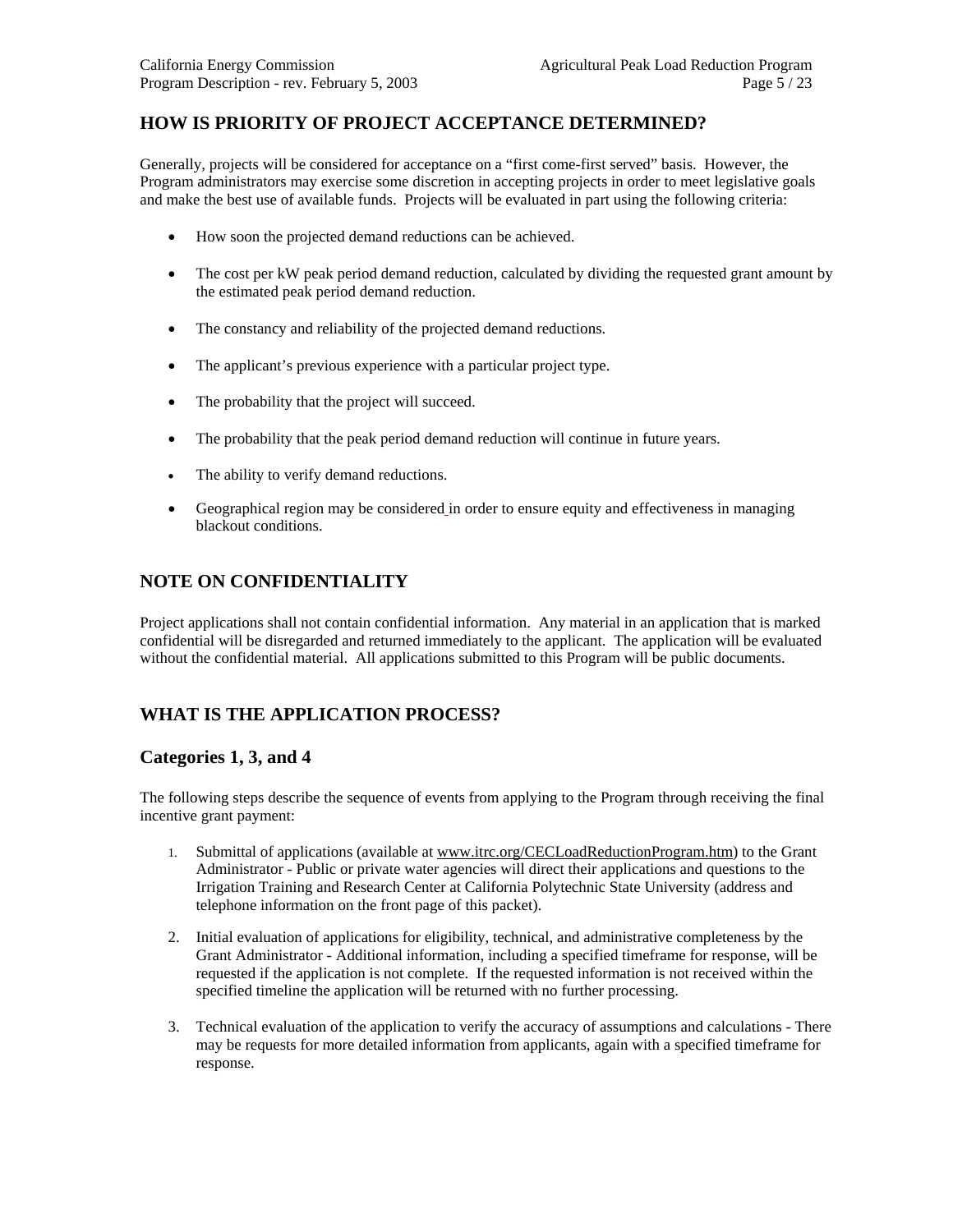- 4. Final evaluation by the Grant Administrator Please refer to the section HOW IS PRIORITY OF PROJECT ACCEPTANCE DETERMINED? For a listing of factors involved in project evaluation.
- 5. Grant contract, including Terms and Conditions of the grant mailed to successful applicants.
- 6. Applicant agrees to the grant contract When the grant recipient is a water agency the recipient must provide a signed resolution, order, motion, or ordinance of the local governing body that by law has authority to enter into the grant award. This document must authorize the recipient to enter into the grant award and designate an authorized representative to execute all necessary agreements to implement and carry out the Terms and Conditions of the award.
- 7. Construction and commissioning of the project Note that recipients may be required to submit monthly progress reports depending on the size of the project. Progress reports shall contain at a minimum the following information:
	- a. Status of work, including an indication of overall progress compared to the expected schedule and goals.
	- b. Any completed deliverables (projects) as identified in the grant award agreement.
	- c. A comparison of project expenses to date compared to the budgeted amounts.
- 8. Verification of construction and operation by the Grant Administrator.
- 9. Payment of 50% of estimated incentive grant payment after completion of construction and full operations - Copies of all invoices, service contracts, personnel time records, and other relevant information to prove the final installation of the project, will be required.
- 10. Final grant payment after verification of the project's actual peak period demand reduction This generally requires one full peak period of operation (June through September) after construction and operation. Note that the total of actual grant payments may be less than the estimated grant. The basic verification process consists of establishing an existing peak period demand and a post-project peak period demand.
	- a. Existing the existing demand can be established through:
		- i. Historical metering data (i.e. from a Time-of-Use meter).
		- ii. An engineering model accepted by the Grant Administrator.
		- iii. Direct measurements of demand.
	- b. Post-project post-project demand will be verified through electric billing and other relevant documentation.

### **Category 2**

This category has two different components:

- 1. Pump efficiency testing This is a simple rebate program. Participating Pump Test Companies follow the specified pump efficiency testing requirements, and submit paperwork for a rebate. No prior approval by the Grant Administrator to the Pump Owner/Operator is needed. Pump Owners/Operators should contact a Participating Pump Test Company to obtain a pump efficiency test. A list of Participating Pump Test Companies and specific rebate requirements are available on the ITRC web site at [www.itrc.org/CECLoadReductionProgram.htm](http://www.itrc.org/CECLoadReductionProgram.htm).
- 2. Pump repair/retrofit Prior approval is required. Approval requires documentation of certain items. For final payment, additional documentation and verification is required. The program requirements can be found in the "Pump Repair/Retrofit Application – Water Agencies", through [www.itrc.org/CECLoadReductionProgram.htm](http://www.itrc.org/CECLoadReductionProgram.htm).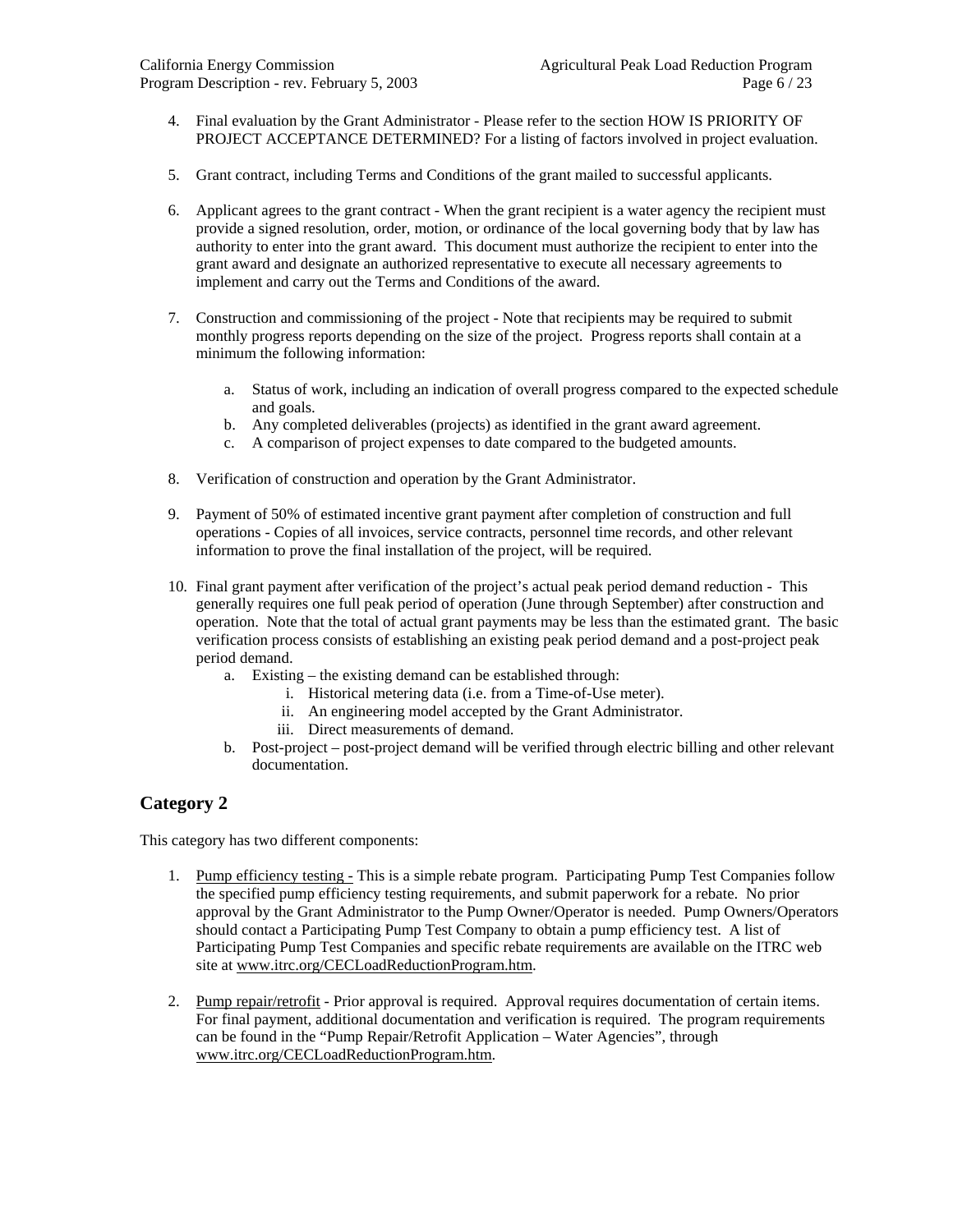# **FOR QUESTIONS AND FURTHER INFORMATION**

If you have questions or need further information there are two options. First, contact one of the Grant Administrators. If you are a public water agency contact:

Irrigation Training and Research Center California Polytechnic State University San Luis Obispo, CA 93407 (805) 756-7408 [www.itrc.org/CECLoadReductionProgram.htm](http://www.itrc.org/CECLoadReductionProgram.htm)

Also, more information is contained on the California Energy Commission Internet web site at: www.energy.ca.gov/ag

# **DEFINITIONS**

"Advanced metering" means at least a meter necessary for a time-of-use rate schedule or any other type of meter required for direct access under AB 1890 (1996), or a water flow meter with a volume totalizer.

" Agricultural producer or others pumping agricultural water" means a private firm, farmer-owned cooperative or individual involved in the production of agricultural crops and/or commodities. It also includes those engaged in animal agriculture including, but not limited to dairy farmers, poultry and egg producers, feedlot operators, swine production, aquacultural production and other integrated operators involved in the production of animal agriculture products, food processors and others handling or processing agricultural products or commodities.

" Agricultural water pumps" are those used to pump water for the production of agricultural crops or food products either owned and operated by agricultural producers or by water districts delivering water to agricultural producers.

" Alternative fuels" means all fuels, except unmodified diesel, gasoline or natural gas, that are legally permissible to use either under a valid air permit from an air quality management or air pollution control district or without a permit if such use is allowed without a permit under district rules.

"Service meter" means the location where demand is measured.

"Started" for the purposes of defining an eligible Category 1 project due to retroactivity means that issuance of any and all purchase orders for equipment and/or installation of equipment for a project occurred on or after January 1, 2001. For all other projects, this refers to the date that the project is approved for a grant.

"Telemetry" means sensor and control equipment (also known by the acronym SCADA) and software that will allow remote control of other equipment.

"Time-of-use meter" means a service meter capable of recording time and load of electrical use.

"Water agency" means those agencies (public or private) engaged in the delivery of water to agricultural water users and/or removal of water from agricultural lands.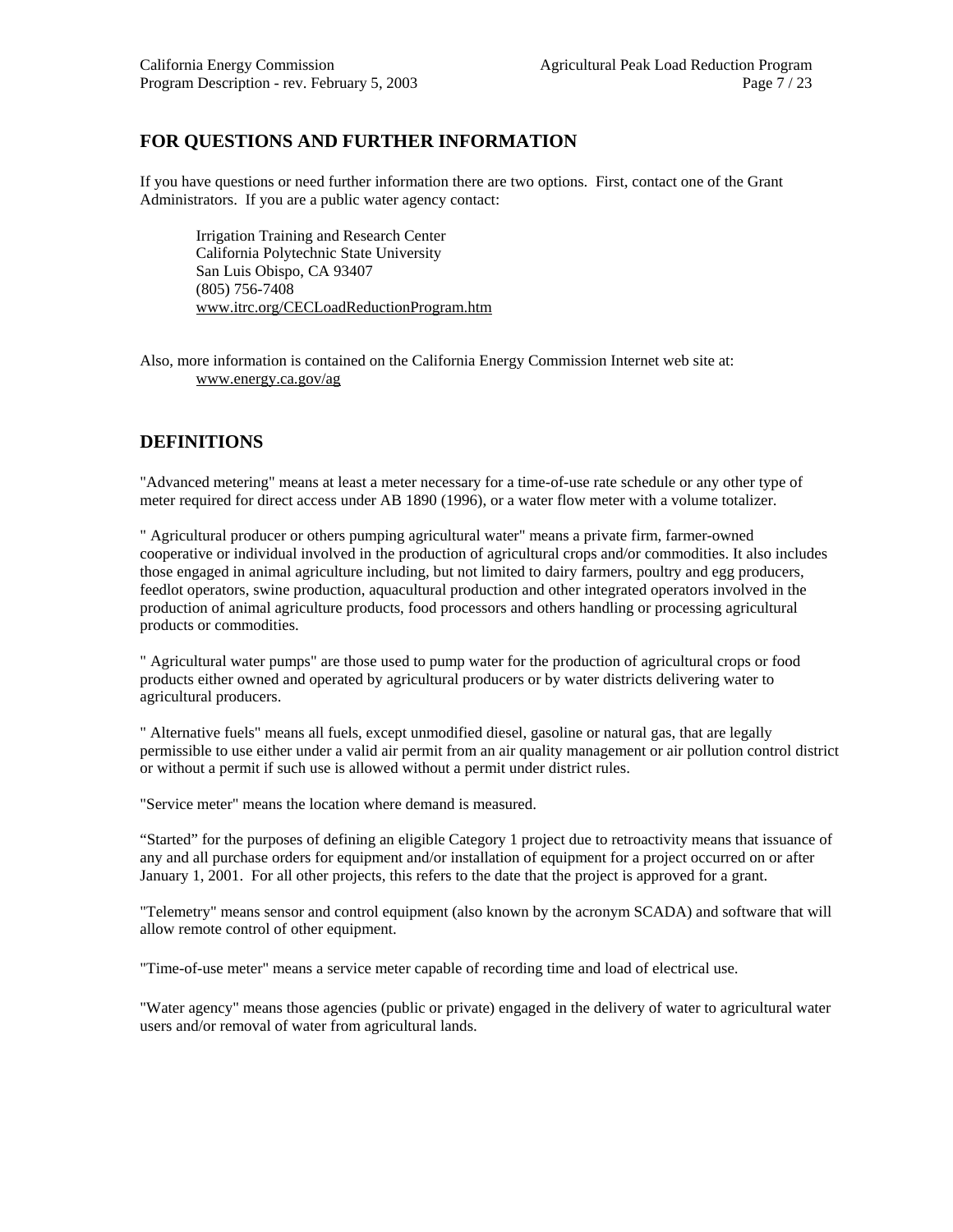# PROGRAM CATEGORY DESCRIPTIONS

The following discussions explain each Project Category in this Program. Each discussion provides examples of the types of Projects eligible in each category as well as how grant payments will be calculated.

**IMPORTANT! – The current and post-project peak period kiloWatt load must be established for Category 1 and Category 3 projects. Also, there are measurement and verification requirements associated with each category. Each Category 1 and Category 3 project application must include a measurement and verification plan. Please read the following sections carefully.** 

### **ESTABLISHING CURRENT AND POST-PROJECT PEAK PERIOD KILOWATT DEMAND**

#### **The Basis of Grants Under this Program**

One of the main purposes of the Program is to reduce on-peak electrical energy use. Specifically, grants under Project Categories 1 and 3 are calculated based on a reduction in average kiloWatt demand during the peak period. That is, the grant is based on the existing "average kiloWatt demand during the peak period" (before the project) compared to the "average kiloWatt demand during the peak period" after the project is complete and operating.

This section does three things:

- 1. Explains the meaning of the term "average kiloWatt demand during the peak period".
- 2. Provides examples of how "average kiloWatt demand during the peak period" is calculated
- 3. Describes what may be required as supporting documentation to the calculations of "average kiloWatt demand during the peak period".

#### **Definitions**

- The "peak period" is defined as the sum of all hours between 12:00 noon and 6:00 PM, on Mondays through Fridays, during June, July, August, and September. This is approximately 522 hours. The actual number of hours depends on the specific calendar year.
- "Average kiloWatt demand during the peak period" can be calculated in a number of ways depending on the amount and type of data available. However, note the following important concept:

The term "Average kiloWatt demand during the peak period" implies an averaging of kiloWatt demand across the entire peak period (522 hours).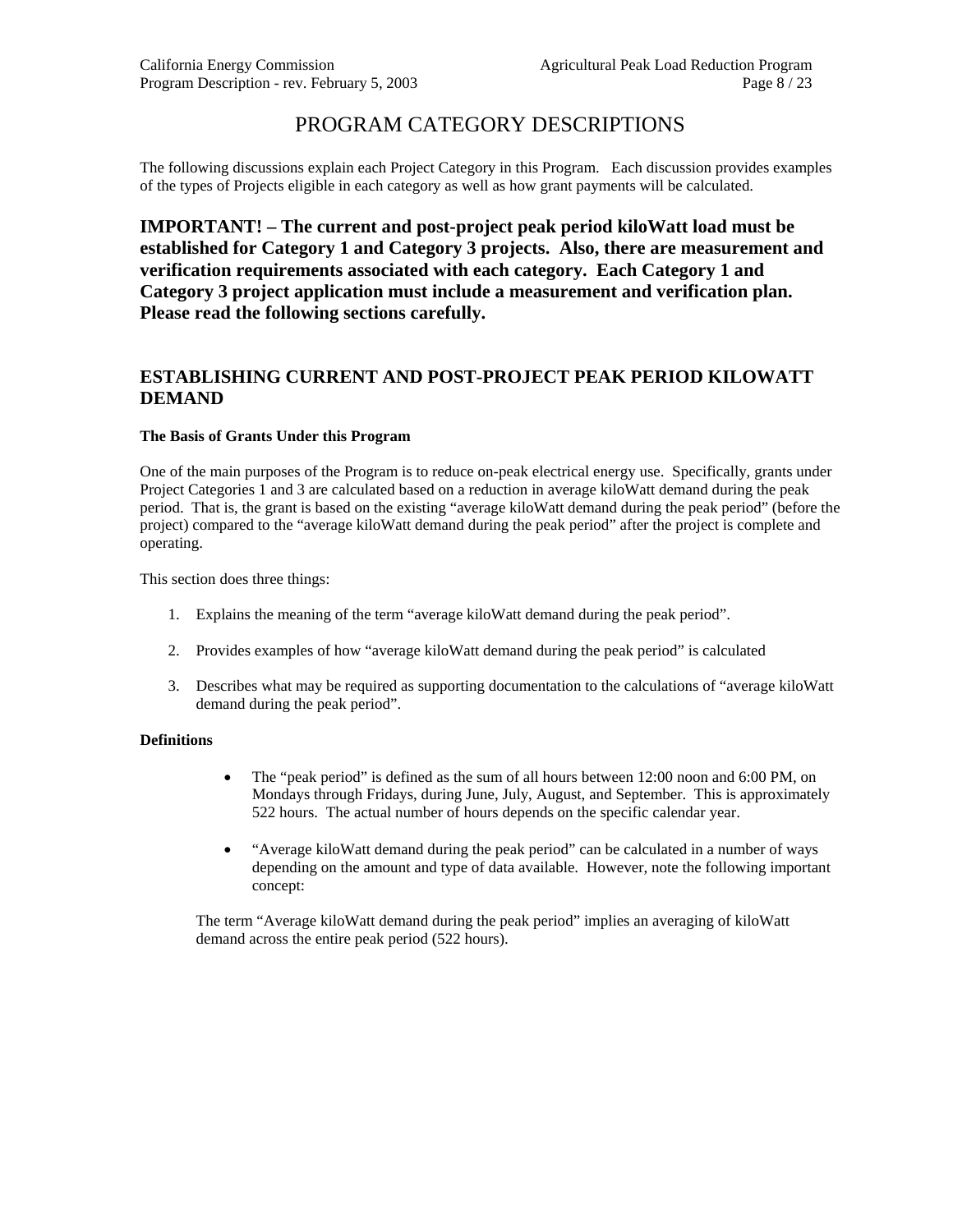#### **Examples of calculating "Average kiloWatt demand during the peak period"**

The following examples should demonstrate this concept and show some of the ways that the "Average kiloWatt demand during the peak period" can be calculated:

- 1. A pump creates a load of 200 kW. The pump is fully-loaded and operated during all peak period hours from June through September. In this case, the average kiloWatt demand during the peak period is 200 kW, since the pump operates 100% of the time during the peak period.
- 2. A pump creates a load of 200 kW. The pump is fully-loaded and operated during all peak period hours for the month of June only. In this case, the average kiloWatt demand during the peak period is 50 kW, since the pump only operates  $\frac{1}{4}$  of the entire peak period.
- 3. A pumping station consists of three different sized pumps and creates a variable load ranging from 50 to 300 kW. Utility billing records indicate 75,000 kiloWatt-hours used during the entire peak period. The average kiloWatt demand during the peak period (assuming 522 hours in that period) is 143.7 (= 75,000 / 522).
- 4. A pumping station consists of three different sized pumps and creates a variable load ranging from 50 to 300 kW. Utility billing records do not indicate total kiloWatt-hours used during the peak period. However, the utility billing shows an actual demand (sometimes called "created demand") of 65 kW for June, 250 kW for July, 180 kW for August, and 110 kW for September. It can be established that this pumping station operated 100% of the time during the peak period in all months. The average kiloWatt demand during the peak period is  $151.3 (= (65 + 250 + 180 + 110) / 4)$ .
- 5. A pumping station consists of three different sized pumps and creates a variable load ranging from 50 to 300 kW. Utility billing records do not indicate total kiloWatt-hours used during the peak period. However, the utility billing shows an actual demand (sometimes called "created demand") of 65 kW for June, 250 kW for July, 180 kW for August, and 0 kW for September. It can be established that this pumping station operated 100% of the time during the peak period in June, July, and August. The average kiloWatt demand during the peak period is  $123.8 (= (65 + 250 + 180 + 0) / 4)$ .
- 6. A pumping station consists of three different sized pumps and creates a variable load ranging from 50 to 300 kW. Utility billing records do not indicate total kiloWatt-hours used during the peak period. However, the utility billing shows an actual demand (sometimes called "created demand") of 65 kW for June, 250 kW for July, 180 kW for August, and 0 kW for September. It can be established that this pumping station operated only half of the time (50%) during the peak period in June, July, and August. The average kiloWatt demand during the peak period is calculated as  $61.9 (= 0.5 \times 0.65 + 250 + 180 + 0)$  $(4)$ .
- 7. A facility's utility billing indicates 125,000 kiloWatt-hours energy use during the months of June through September. Facility operating records indicate that none of this use occurred on weekends, and that the average workday was from 6:00 AM to 6:00 PM, Monday through Friday (twelve hours a day). It is assumed that half of the energy use occurred during the peak period and that the total hours in the peak period is 522. Thus, the average kiloWatt demand during the peak period is calculated as  $119.7 (= .5 * 125,000 / 522)$

Note that the "Average kiloWatt demand during the peak period" estimated for the current conditions and the after-project conditions must identify the impact of the project.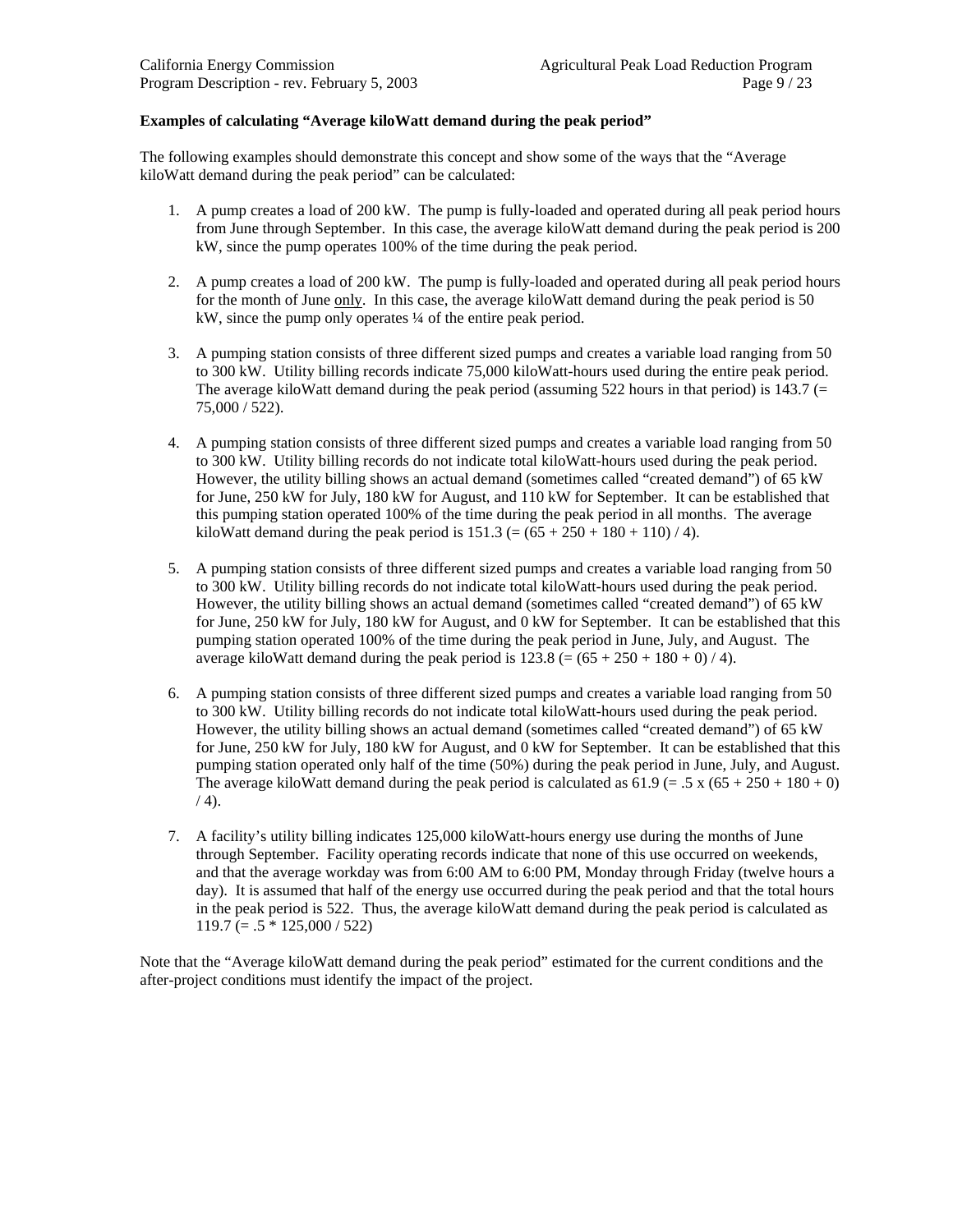#### **Required Supporting Documentation**

An application for a grant must be accompanied by supporting documentation for estimation of both the existing and the after-project average kiloWatt demand during the peak period. This documentation may include (but is not limited to):

- 1. Utility billing records that directly show on-peak kiloWatt-hour usage and/or kiloWatt demand. This would occur if the equipment is currently on a time-of-use rate schedule.
- 2. Utility billing records that show total kiloWatt-hour usage and/or kiloWatt demand, in conjunction with facility operating records or time-stamped measurements that establish the amount of use during the peak period.
- 3. An acceptable engineering model that estimates kiloWatt-hour energy use, in conjunction with facility operating records or time-stamped measurements that establish the amount of use during the peak period. Engineering models have been used to help establish heat loss through non-insulated versus insulated liquid storage tanks, energy use reductions through use of a variable speed drive, energy use reductions through improvements to an irrigation system, and energy use reductions through changes in lighting. An acceptable engineering model uses the laws of science, applied correctly, in conjunction with accepted measurements of/standards for various material, agronomic, and climatic factors.
- 4. Measurements of the kiloWatt-hour energy use and/or kiloWatt demand of individual equipment, in conjunction with facility operating records or time-stamped measurements that establish the amount of energy use during the peak period. This might be particularly important in facilities with several types of electrical load on the same service meter (for example, a refrigerated warehouse with refrigeration equipment, lighting, and materials handling equipment).
- 5. Manufacturer's equipment ratings, in conjunction with facility operating records or time-stamped measurements that establish the amount of energy use during the peak period. This may be particularly important for lighting, roofing, and insulation projects where industry standards have been well-established.

# **MEASUREMENT AND VERIFICATION REQUIREMENTS**

Accurate measurement and verification of the results of a project are essential for proving the effectiveness of the Program and ensuring that public monies are utilized correctly. It is the Applicant's responsibility to propose a viable and accurate measurement and verification plan as part of the project. The Energy Commission retains full discretion for determining whether or not a proposed measurement and verification plan is sufficient.

#### **Category 1 and 3 Projects**

The incentive grant payment for Category 1 and 3 projects is based on a comparison between the current peak period kW demand and the after-project peak period kW demand. The simplest projects will involve situations where only one piece of equipment is connected to the service meter and the service meter is a time-of-use meter (capable of measuring loads and segmenting them by time periods). Thus, verification may be simply a matter of inspecting the utility bills before and after the project.

More complex projects will involve several types of equipment, all with variable and different operating schedules and characteristics, connected to a single service meter. For these projects, possibly only one or two of the demands are modified. The problem is to isolate the effects of those modifications.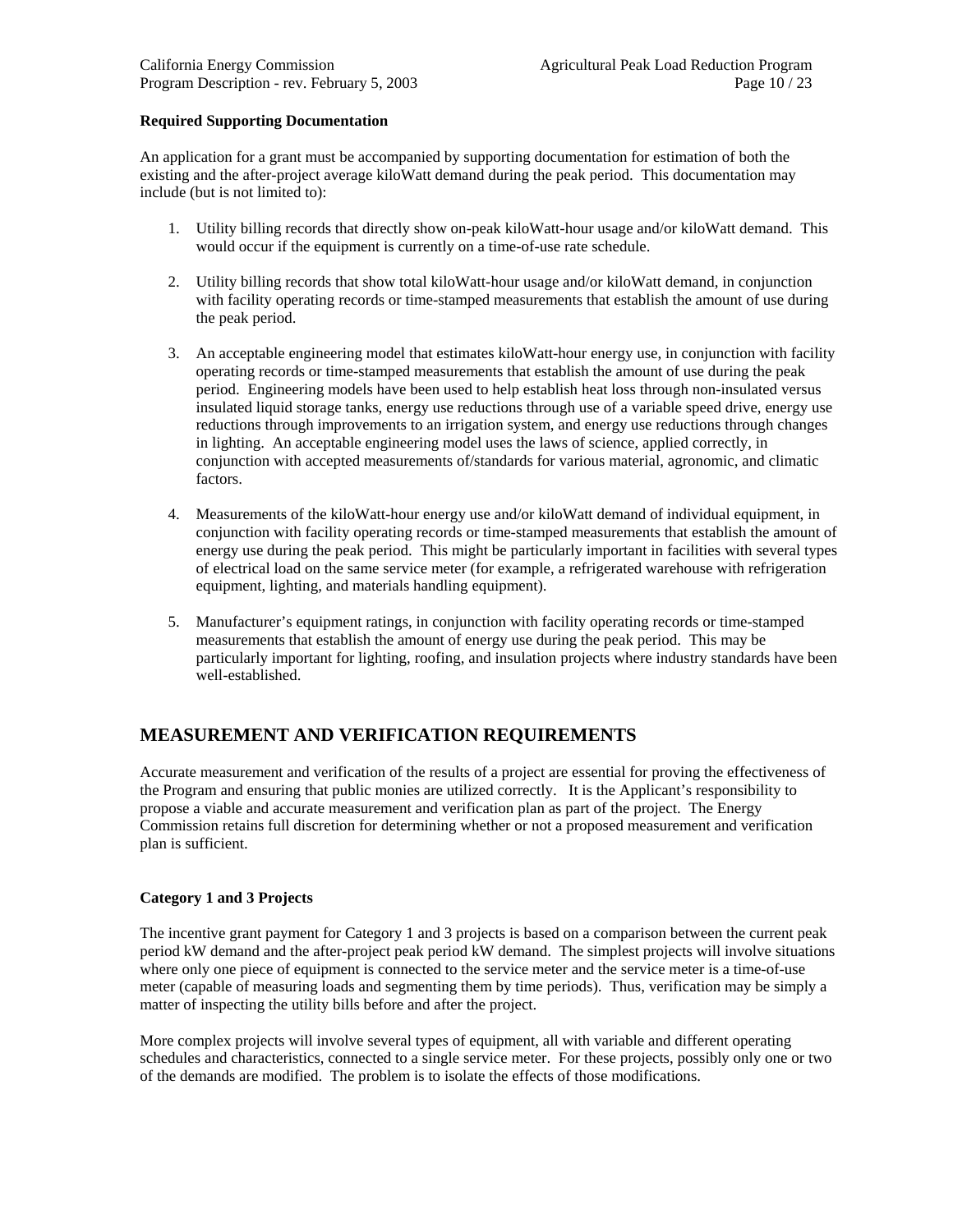California Energy Commission Agricultural Peak Load Reduction Program Program Description - rev. February 5, 2003 Page 11 / 23

Note that there are two available methodologies for identifying peak period demand. They are identified in the Introduction section of the Program Overview. Also, please refer to the section ESTABLISHING CURRENT AND POST-PROJECT PEAK PERIOD KILOWATT DEMAND for guidance**.**

It is the Applicant's responsibility to both accurately identify the existing peak period demand and propose a feasible and accurate plan for identifying the after-project peak period demand for the equipment affected by the project proposal. This may involve inspection of utility billing records, energy audits by experienced and knowledgeable companies, or installation of specialized instrumentation. The most recent available data should be used for the application. Thus, if peak-period data is available for 2001, do not use peak-period data for 2000 unless there is a compelling reason to do so (i.e. "year 2000 data are more representative of normal operations because…").

Installing time-of-use meters may be required as a condition for project acceptance.

#### **Category 2 Projects**

Measurement and verification of Category 2 projects may (depending upon the rebate computation method used) require accurate measurement of energy use for the peak period months prior to or after the pump repair/retrofit. Thus, if there are multiple pumps on a service meter, the applicant may need to propose a viable method for having determined how much energy each pump is using.

Depending on which option for calculating the incentive is used, multiple pump tests may be required. For water agencies, the program requirements can be found in the "Pump Repair/Retrofit Application – Water Agencies", through [www.itrc.org/CECLoadReductionProgram.htm.](http://www.itrc.org/CECLoadReductionProgram.htm)

#### **Category 4 Projects**

Measurement and verification for Category 4 projects will require that operation of the installed equipment be observed. It is expected that the installed equipment will be in place to at least May 31, 2004.

#### **For all Projects**

Contractors/Grantees will be required to provide access to facilities where demand-reducing measures have been installed and/or implemented and by providing associated records. If the contractor/grantee is not the final recipient of demand-reducing equipment, the contractor/grantee must ensure the ultimate recipient fulfills this obligation. Thus, this obligation passes down to subcontractors. Evaluation activities may occur from the time that the agreements are executed until May 31, 2005.

The Energy Commission or the Measurement and Verification (M&V) contractor may inspect the sites prior to installation of measures to establish existing conditions and may inspect the sites after installation to verify installations. The Energy Commission or the M&V contractor may install monitoring equipment at either of these times.

The Commission's M&V contractor will randomly audit a sample of sites where peak reduction measures have been installed or implemented to verify that the contractor's/grantee's actually achieved the peak energy savings that they claimed in their application. The  $M&V$  contractor may also be asked to investigate why the actual results differed significantly from the engineering estimates of peak savings.

Participants must provide all information necessary for an independent M&V reviewer to reproduce the estimated demand reduction. The contractor/grantee must have the following documentation available for review and use by the Energy Commission and the Energy Commission's M&V contractor. This documentation can be the same as used in the application if it reflects the actual installations. All contractors/grantees are expected to provide the following information to the Energy Commission and/or the M&V contractor: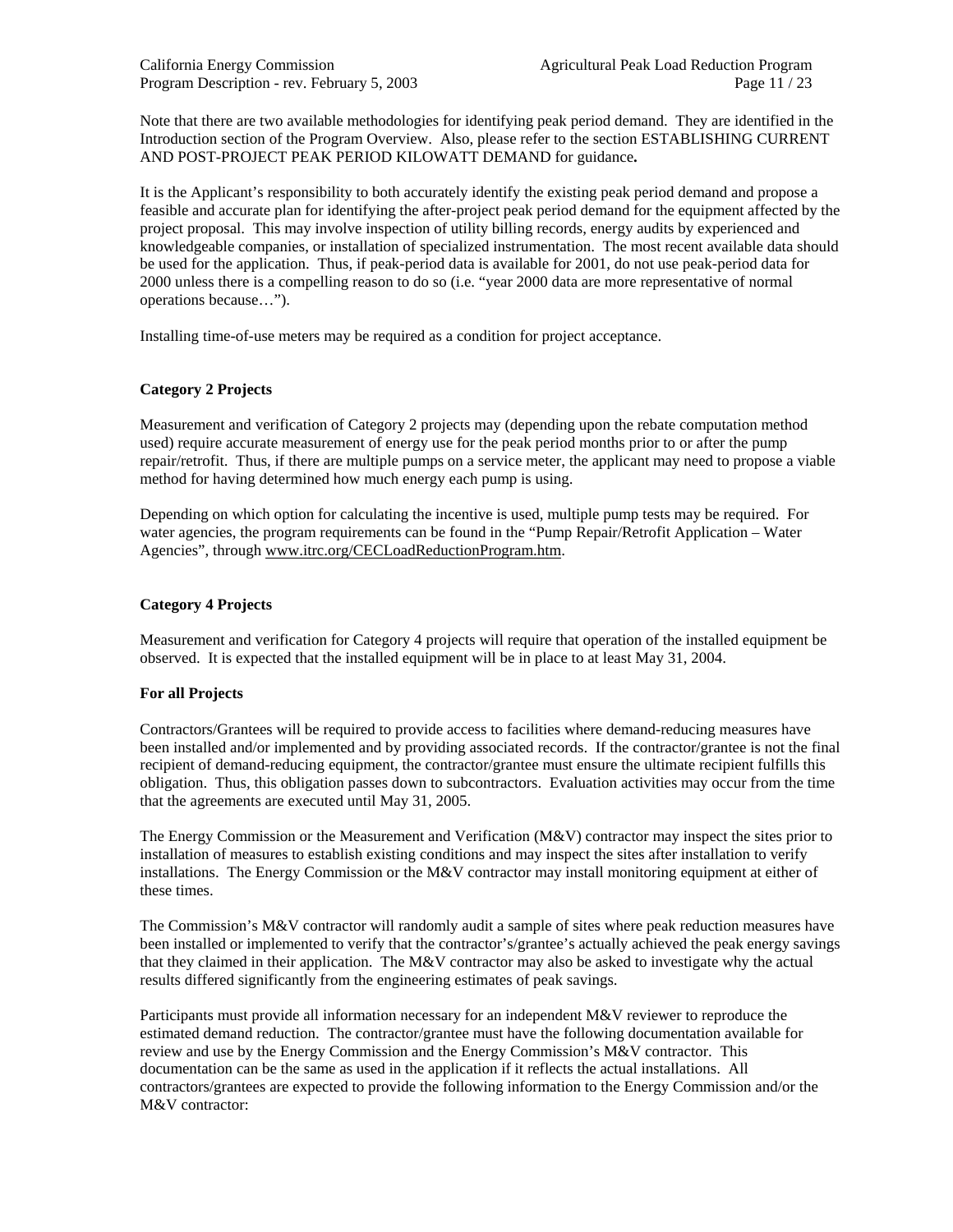- Lists of customers (if applicable), project site addresses, project types and incentives
- An estimate of the connected load for all systems (fans, lights, refrigeration equipment, pumps, communication and control systems, etc.) that existed in each participating site before any new equipment was installed.
- An inventory of equipment and associated hardware, as installed, to reduce peak load. The inventory shall include the brand, model numbers, performance data of the old and the new systems.
- Where applicable, a complete description of the newly installed control or energy management systems, the range of both manual and automatic control strategies identified for the customer, and the electrical equipment controlled by the system(s). Required documents will include the controlled systems' electrical ratings (in kW), control diagrams, operating manuals, and commissioning reports.
- Where applicable, an estimate or records of what fraction of the sites actually took a curtailment action in response to a signal/curtailment request.
- Records of downtimes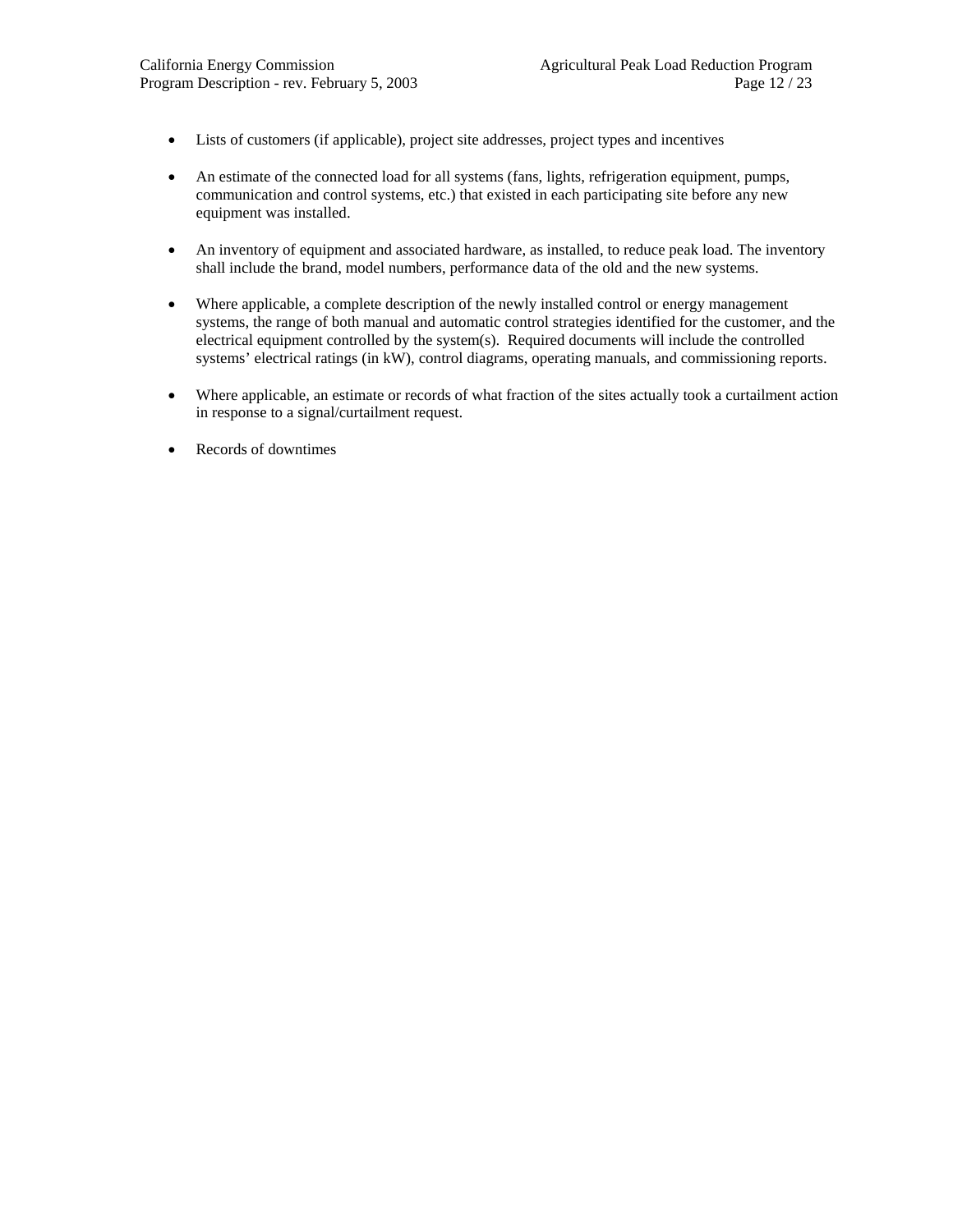# **Category 1 - High Efficiency Electrical Equipment/Other Overall Conservation Efforts**

Important! - incentive grant payments within this category are fully retroactive for projects started after January 1, 2001

Projects in this category will involve the installation of high-efficiency electrical equipment and other energy conservation efforts for agricultural operations. An eligible project can include replacing or modifying equipment. Such equipment includes, but is not limited to, lighting, refrigeration or cold storage equipment, insulating materials or systems, energy efficient greenhouse panels or materials, energy-efficient electric farming or food processing equipment, irrigation systems and irrigation system management, pump and motor replacement (except agricultural water pumps which fall under Category 2 projects), biogas systems at food processing facilities, and other equipment or facilities (i.e. water storage reservoir) that result in quantifiably reduced electrical energy consumption during peak periods. Project costs can include engineering and design, equipment purchase and installation, equipment commissioning and testing, and programming changes to the software of control systems.

To qualify for the incentive for motor replacement the new motor has to be rated "High Efficiency Premium".

Please note that equipment required for participation in demand-responsiveness programs (such as the California Independent System Operator's Demand Response Programs), that provides information required to reduce peak period loads (such as a water meter), or that allows for remote operation of equipment in order to reduce peak loads will be considered under Category 3 projects.

#### **Eligible Applicants**

Refer to WHO IS ELIGIBLE TO APPLY in the PROGRAM OVERVIEW.

#### **Project Eligibility and other Factors**

In addition to eligibility requirements listed in WHO IS ELIGIBLE TO APPLY in the PROGRAM OVERVIEW:

- Eligible projects must reduce peak period electricity demand and be on a site that is owned or operated by the eligible applicant.
- Projects within this category are eligible if started on or after January 1, 2001. "Started" for the purposes of defining an eligible project due to retroactivity means that issuance of any invoices for equipment purchased and installed are dated on or after January 1, 2001.
- Projects must be fully operational by May 31, 2004.
- Each project application must indicate a peak period demand reduction of at least 10 kW. Note however that more than one site can be aggregated on an application. This requirement may be waived for certain projects including:
	- installation of variable frequency drives in diary parlor vacuum systems
	- installation of high efficiency motors
	- installation of high efficiency lighting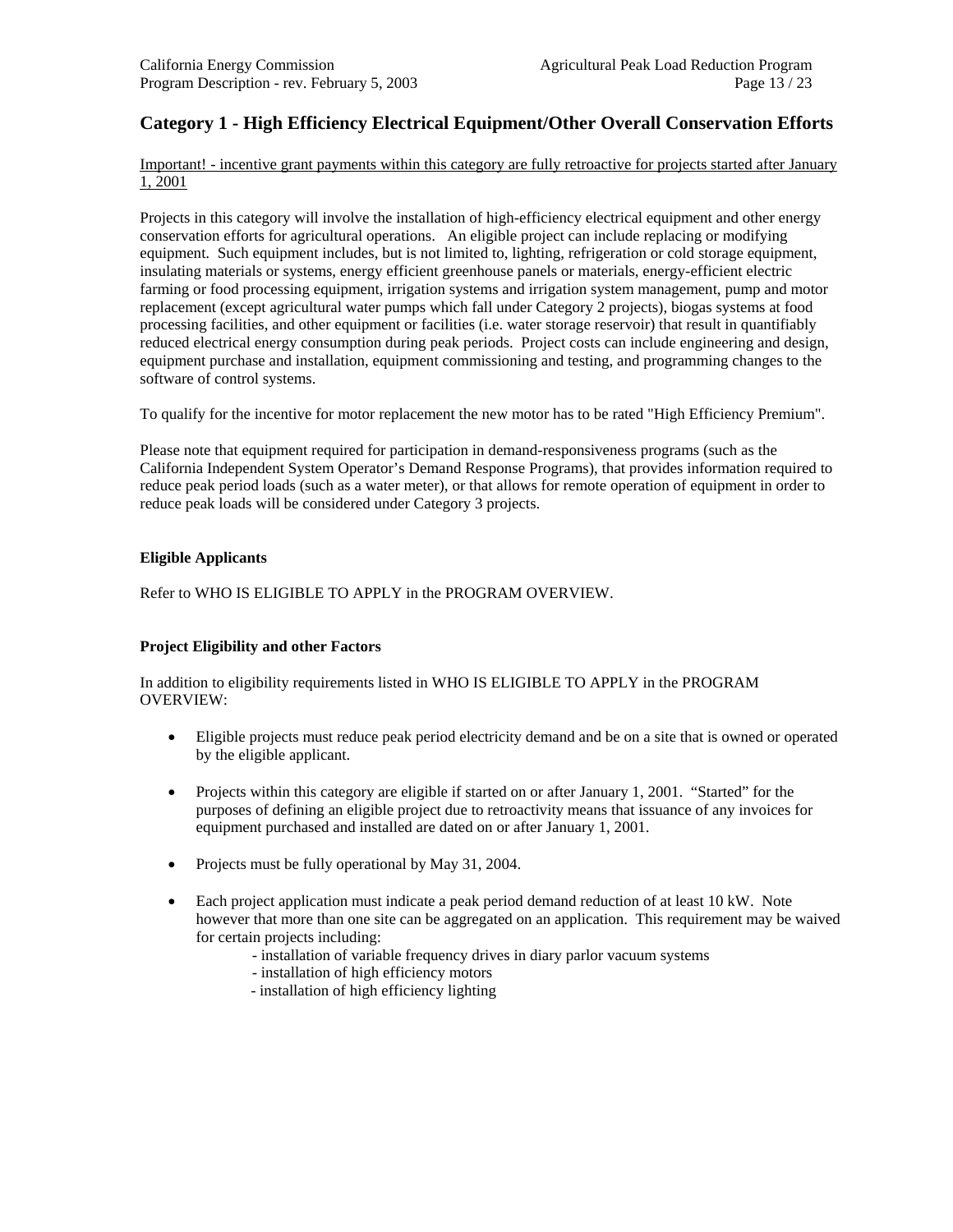California Energy Commission Agricultural Peak Load Reduction Program Program Description - rev. February 5, 2003 Page 14 / 23

• Switching an end use from electricity to natural gas, propane, bio-fuels and renewable energy sources will qualify for an incentive when the system operates such that the equivalent input energy consumption is less than the existing input electric energy consumption, accounting for typical efficiencies. To apply for this type of project, please see the "Fuel Switching Rebate Packet" at [www.itrc.org/CECLoadReductionProgram.htm](http://www.itrc.org/CECLoadReductionProgram.htm).

#### **Level and Schedule of Incentive Grant Payment**

- Projects completed and operational by July 31, 2001 shall be awarded \$350 per kilowatt for the average peak period demand reduction achieved.
- Projects completed and operational after July 31, 2001 and before September 30, 2001 shall be awarded \$300 per kilowatt for the average peak period demand reduction achieved.
- Projects completed and operational after September 30, 2001 and before May 31, 2003 shall be awarded \$250 per kilowatt for the average peak period demand reduction achieved.

Notwithstanding the above, no incentive grant payment will be for more than 65% of the project cost. And, no individual or corporate/business entity will be entitled to more than \$2,000,000 of incentive payments.

50% of the estimated grant payment will be paid upon verification of an operational project. The remaining payment, based on verified peak period load reduction will be paid after one full peak period (June through September) of operation.

#### **Examples of Grant Payment Calculations**

#### Example A:

Project costs are \$30,000, thus the maximum grant is 65% of this, or \$19,500. Verified peak period load reduction is 75 kW. The project was completed and operational before July 31, 2001.

Grant from kW reduction =  $$350/kW * 75 kW = $26,250$ 

However, since the maximum grant is \$19,500 (65% of the project cost), the actual grant payment is \$19,500.

#### Example B:

Project costs are \$60,000, thus the maximum grant is 65% of this, or \$39,000. Verified peak period load reduction is 75 kW. The project was completed and operational after July 31, 2001 and before September 30, 2001.

Grant from kW reduction =  $$300/kW * 75 kW = $22,500$ 

Since this is less than the maximum allowable, the actual grant payment is \$22,500.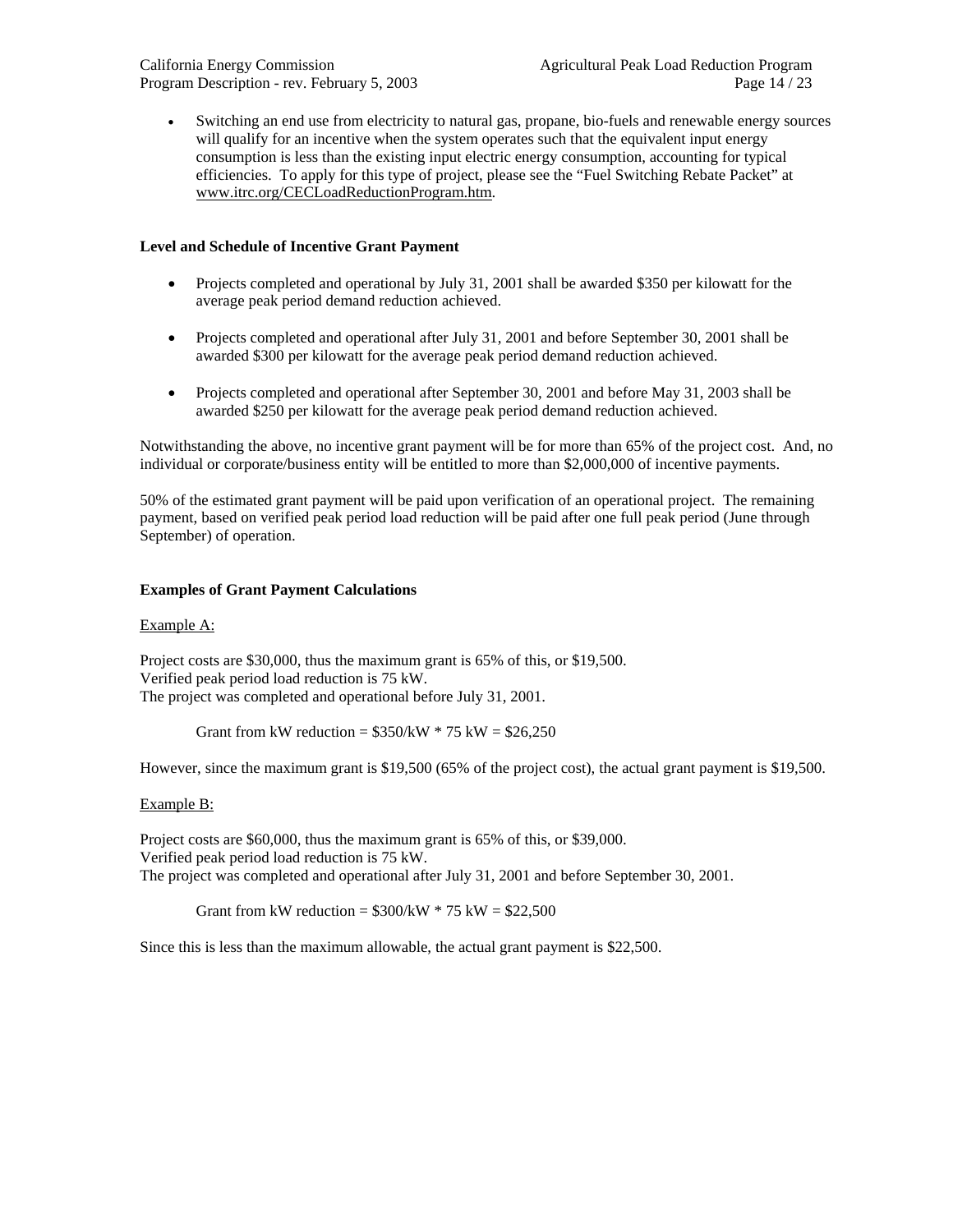#### **Application Process**

- 1. Fill out the Application Form completely and as instructed. Note the requirements for the project explanation, engineering analysis, establishment of the current peak period kW demand, estimation of post-project peak period kW demand, measurement and verification plan, and project budget. If there is more than one project on an application list the data for each on a separate Project Proposal Work Sheet.
- 2. Please send the application form and supporting documentation to:

Irrigation Training and Research Center California Polytechnic State University San Luis Obispo, CA 93407 (805) 756-7408

- 3. You will be contacted if any further information is required.
- 4. You will be contacted when the application is accepted or rejected. If accepted you will have to sign an agreement between yourself and the Grant Administrator that specifies the terms of the grant including the scope of work, critical dates, and the means by which demand reductions will be verified and the actual grant calculated.
- 5. You will contact the Grant Administrator when the project is completed and operational.
- 6. The Grant Administrator may arrange for an on-site visit to verify project completion and operation.
- 7. 50% of the estimated grant payment will be made.
- 8. You will contact the Grant Administrator after the first full peak period (June through September) of operation, or after the arranged time period, and arrange for all required documentation to verify peak period load reductions.
- 9. Upon verification, the final grant payment will be calculated and made.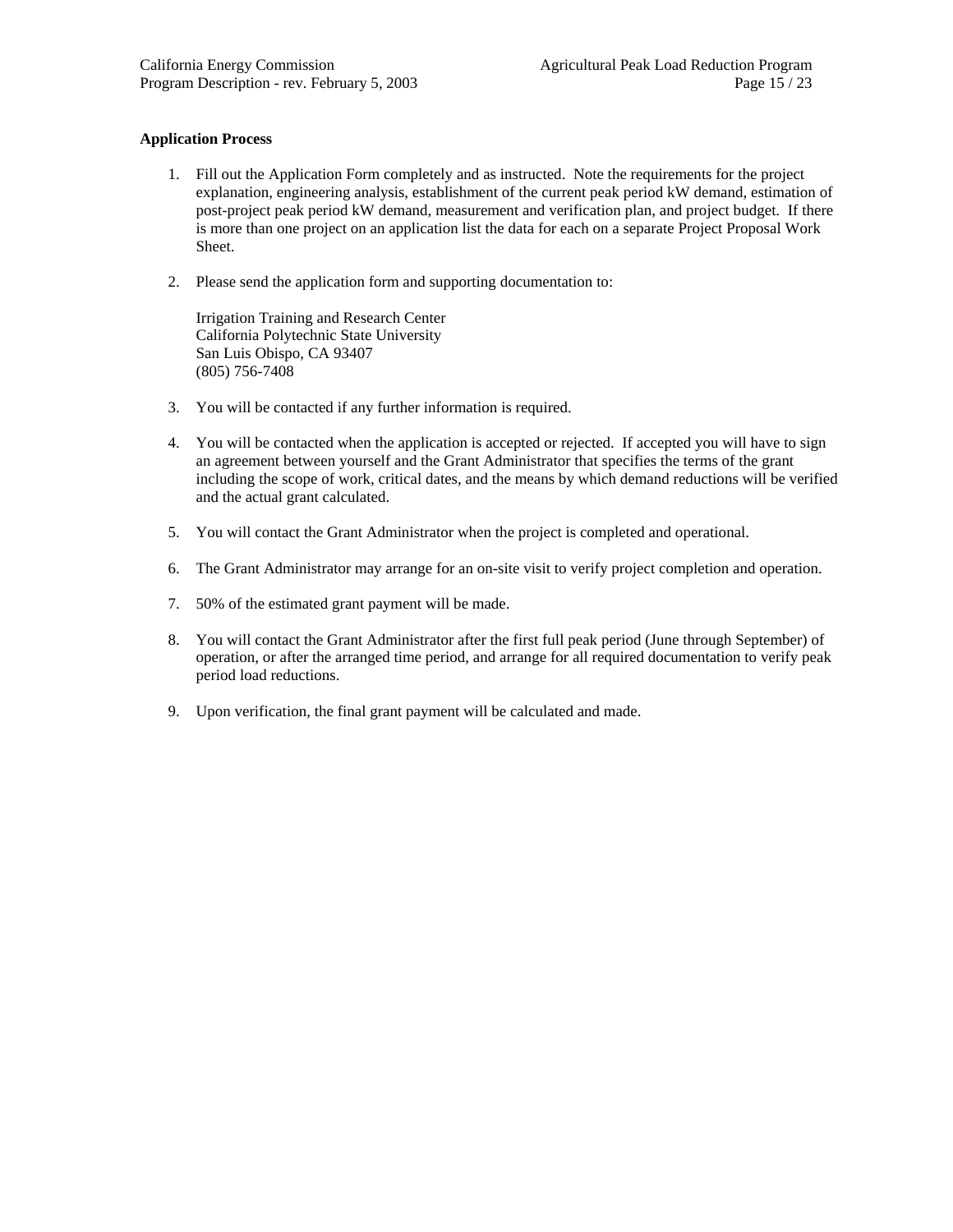# **Category 2 - Pump Testing and Retrofit/Repair**

This category provides grants for the testing of agricultural water pumps to determine efficiency and for pump repairs and retrofits to improve pump efficiency.

Grants will be made for pump repairs, pump bowl/impeller lining, motor or pump replacement and other actions to improve pump efficiency (not to include motor rewinding, unless it is necessary for proper operation of a VFD control). Also, well cleaning that reduces draw down and removal/replacement of valves and fittings with high-pressure losses will be considered. To qualify for the incentive for motor replacement the new motor has to be rated "High Efficiency Premium".

Efficiency improvement work can be contracted or performed wholly or partially in-house if such capability exists. For purposes of grant limit, in-house rates cannot exceed typical rates charged by pump repair contractors.

#### **Eligible Applicants**

Refer to WHO IS ELIGIBLE TO APPLY in the PROGRAM OVERVIEW.

#### **Project Eligibility and other Factors**

In addition to eligibility requirements listed in WHO IS ELIGIBLE TO APPLY in the PROGRAM OVERVIEW:

- Pump must be used for agricultural water pumping and must be operational at the time of application (i.e. able to pump water).
- Participation in the pump efficiency-testing category is limited to one test per individual pump per year.
- Pump efficiency tests must be performed by a participating pump test company or qualified staff of a water agency according to the guidelines set forth in the "Pump Efficiency Test Rebate Information Packet - Water Agencies". A list of participating pump test companies is available through the Grant Administrator at http:/[/www.itrc.org/CECLoadReductionProgram.htm\)](http://www.itrc.org/CECLoadReductionProgram.htm)

If your preferred pump test company is not included in this list, request the company to contact the Irrigation Training and Research Center at (805) 756-7408.

- A pre- and a post-repair/retrofit test may be required for a pump participating in the repair/retrofit aspect of this category depending on how the grant payment is to be calculated. The cost of the postrepair test will be considered as part of the repair/retrofit cost.
- A copy of some of the pump test data and results, excluding owner/operator name in the case of individual farmers, will be forwarded to the Program Manager. This will include the pumping system horsepower, pump type, flow rate, and overall pumping plant efficiency as well as other information. For water agency programs, see the detailed requirements found in the "Pump Repair/Retrofit Application – Water Agencies", found in [www.itrc.org/CECLoadReductionProgram.htm.](http://www.itrc.org/CECLoadReductionProgram.htm)
- A subsequent pump repair is not required for a grant payment for pump testing.
- All efficiency tests must be completed before December 31, 2002 (except for those required after a pump repair).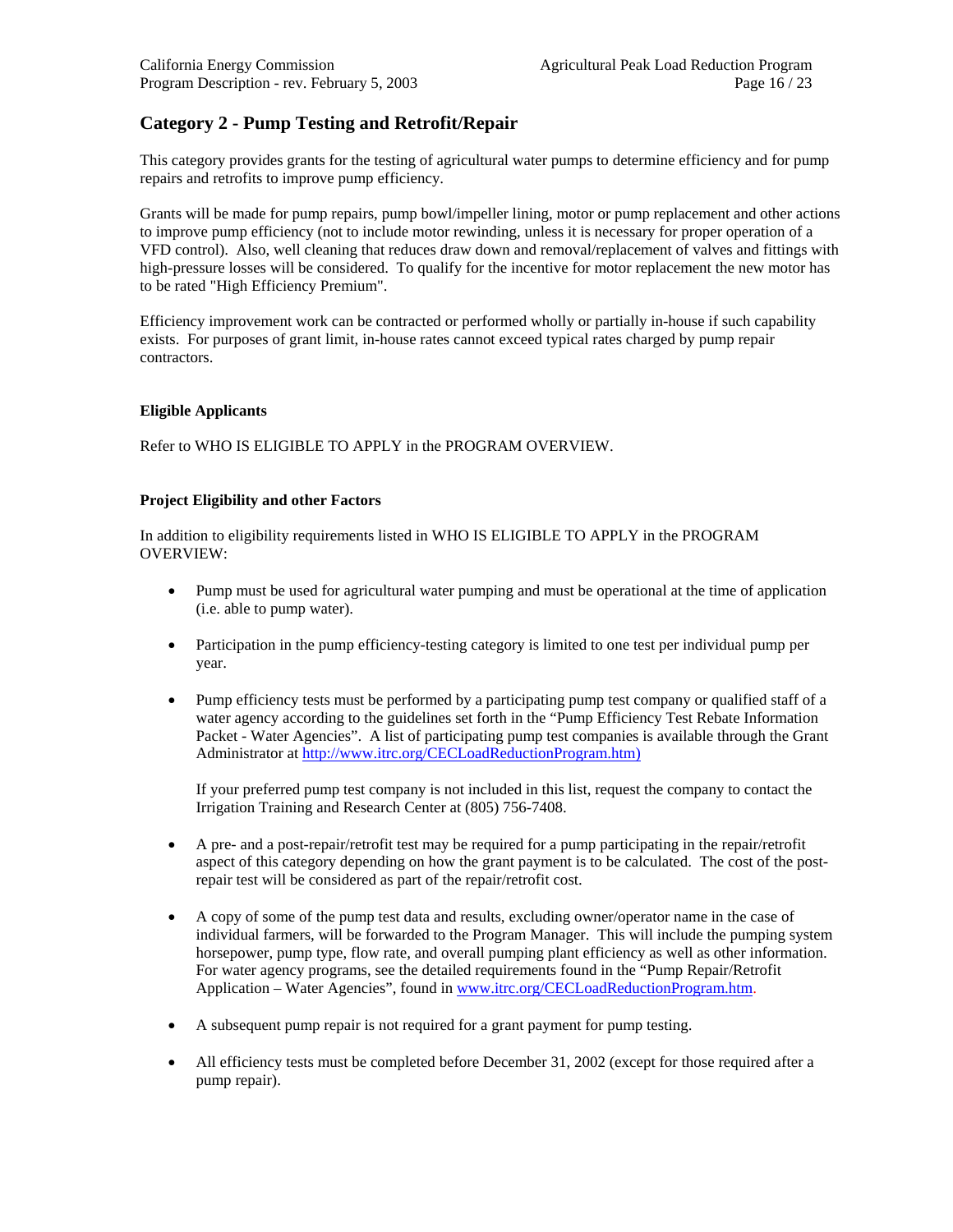- All pump repair/retrofit projects must be completed and operational by May 31, 2004.
- Projects are eligible as of June 1, 2001.

#### **Level and Schedule of Incentive Grant Payment**

The program incentives are divided into two separate elements:

- 1. Pump efficiency testing 80% of the cost of the test up to a maximum of \$200 per standard test and up to a maximum of \$250 if the test requires two transects in order to measure velocity. Note that the incentive payment is made directly to the pump tester unless the tests are conducted in-house.
- 2. Pump Repairs and Retrofitting up to 65% of the cost for repairs and retrofitting. Three options are available for determining the grant payment for a pump repair/retrofit. For water agencies, details of the options and application forms can be found under "Pump Repair/Retrofit Rebate Application – Water Agencies", on the web page [www.itrc.org/CECLoadReductionProgram.htm](http://www.itrc.org/CECLoadReductionProgram.htm)

#### **Application Process**

- For Pump Efficiency Testing
	- i. Contact a participating pump test company. A list of participating pump test companies is at

#### http://[www.itrc.org/CECLoadReductionProgram.htm](http://www.itrc.org/CECLoadReductionProgram.htm))

#### **IMPORTANT! Neither the Program Manager nor the Grant Administrators guarantees the accuracy of the pump efficiency test. The performance of the service provided is the sole responsibility of the pump test company**.

- ii. This category may also be offered through public water agencies. In this case it is expected that the water agency will apprise qualified customers of the application process.
- iii. Arrange for and have the test completed.
- iv. The tester will provide you with a copy of the results and forward a confirmation of the test, including some test data, to the Grant Administrator. For water agencies, the details of what information is required, and in what format, are found in the "Pump Efficiency Test Rebate Information Packet – Water Agencies" on the web page [www.itrc.org/CECLoadReductionProgram.htm](http://www.itrc.org/CECLoadReductionProgram.htm)
- v. Payment will be made directly to the pump tester, or the public water agency.
- For Pump Repair/Retrofit
	- i. Applications can be obtained at http://[www.itrc.org/CECLoadReductionProgram.htm](http://www.itrc.org/CECLoadReductionProgram.htm)) or by contacting the grant administrator (see next page).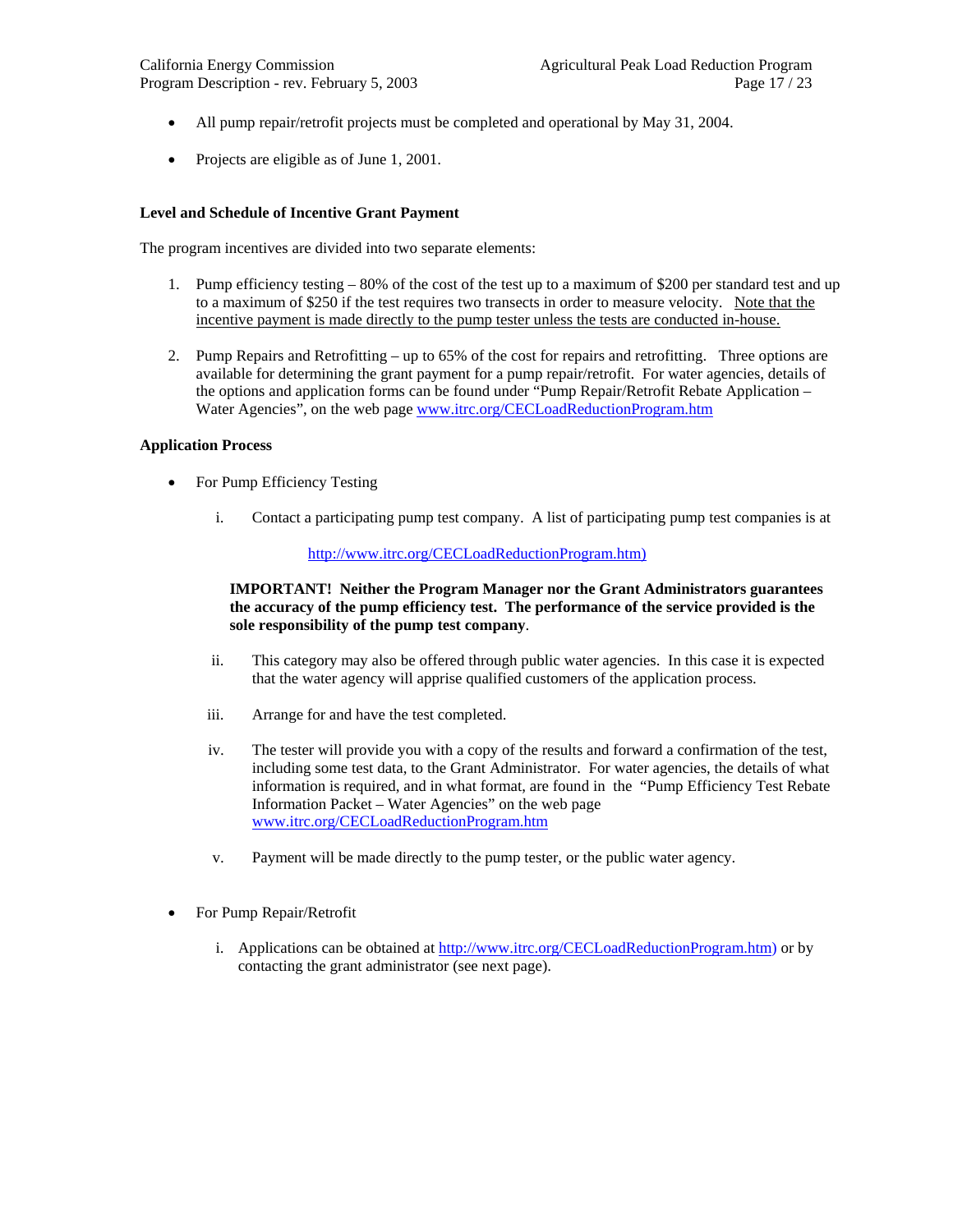ii. Please send the application form to:

Irrigation Training and Research Center California Polytechnic State University San Luis Obispo, CA 93407 (805) 756-7408

- iii. You will be contacted if any further information is required.
- iv. You will be contacted when the application is accepted or rejected

#### **Requirements for Pump Efficiency Tests**

Pump tests can provide valuable information regarding pumping plant efficiencies and power consumption. However, their value is dependent upon the quality of the measurements and computations. Minimum requirements for pump efficiency tests for water agencies are described in a separate document entitled "Pump Efficiency Test Rebate Information Packet – Water Agencies" and is available on the web at **[www.itrc.org/CECLoadReductionProgram](http://www.itrc.org/CECLoadReductionProgram)**.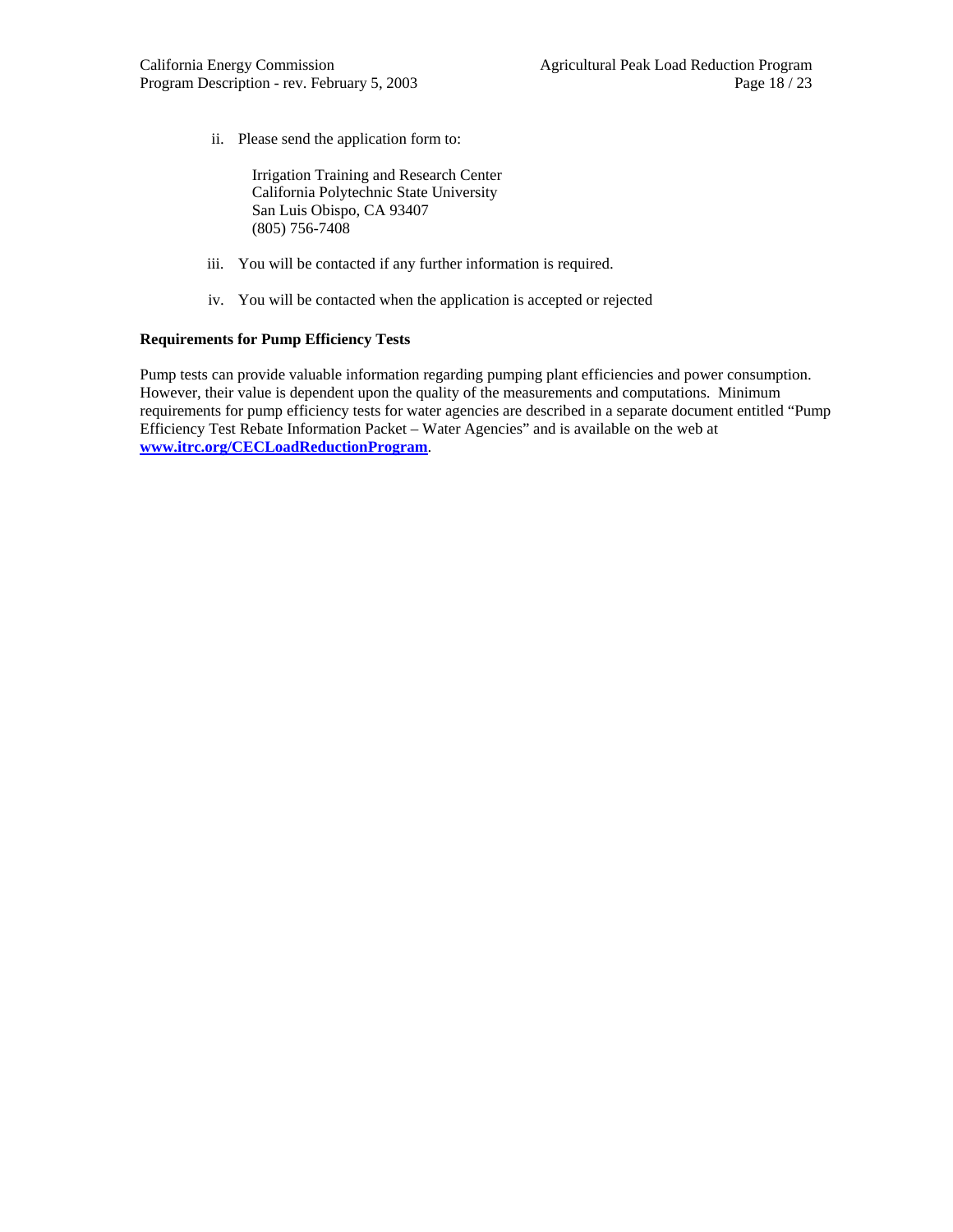# **Category 3 - Advanced Metering and Telemetry**

This program category provides grants to agricultural producers and water agencies to encourage the purchase and installation of advanced metering and telemetry equipment in order to improve load management and demand responsiveness techniques particularly applicable to this sector. Projects in this category may also assist grantees in participating in other demand reduction programs.

Applications may be proposals for installation of advanced electrical and water metering, or telemetry, or both.

#### **Eligible Applicants**

Refer to WHO IS ELIGIBLE TO APPLY in the PROGRAM OVERVIEW.

#### **Project Eligibility and other Factors**

- Projects may involve the purchase of equipment necessary to participate in an approved voluntary demand responsiveness program offered by the California Independent System Operator and Investor Owned or Municipal Utilities. Measurement and verification of load reduction is not required if an applicant demonstrates participation in such a program and the equipment installed is specifically needed to enable participation.
- There is no retroactivity to January 1, 2001 in this category. However, for the purposes of calculating the grant payment, any invoice issued after the date of project acceptance will be considered.

#### **Level and Schedule of Incentive Grant Payment**

- Projects completed by July 31, 2001 shall be awarded \$350 per kilowatt for the average peak period demand reduction achieved.
- Projects completed after July 31, 2001 and before September 30, 2001 shall be awarded \$300 per kilowatt for the average peak period demand reduction achieved.
- Projects completed after September 30, 2001 and before May 31, 2004 shall be awarded \$250 per kilowatt for the average peak period demand reduction achieved.

Notwithstanding the above, no incentive grant payment will be for more than 65% of the project cost. And, no individual or corporate/business entity will be entitled to more than \$2,000,000 of incentive payments.

50% of the estimated grant payment will be paid upon verification of an operational project. The remaining payment, based on verified peak period load reduction will be paid after one full peak period (June through September) of operation.

#### **Examples of Grant Payment Calculations**

#### Example A:

Project costs are \$30,000, thus the maximum grant is 65% of this, or \$19,500. Verified peak period load reduction is 75 kW. The project was completed and operational before July 31, 2001.

Grant from kW reduction =  $$350/kW * 75 kW = $26,250$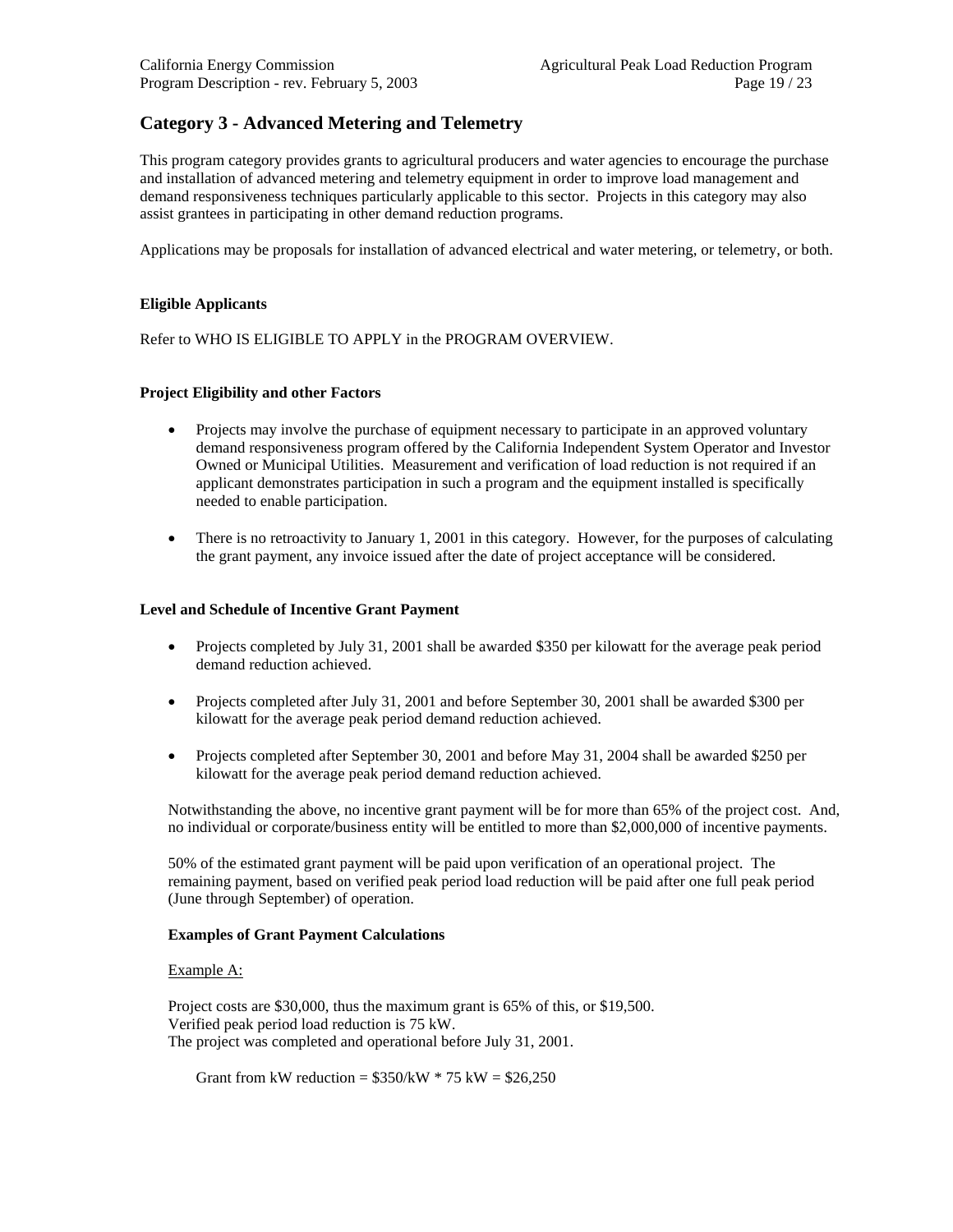However, since the maximum grant is \$19,500 (65% of the project cost), the actual grant payment is \$19,500.

#### Example B:

Project costs are \$60,000, thus the maximum grant is 65% of this, or \$39,000. Verified peak period load reduction is 75 kW. The project was completed and operational after July 31, 2001 and before September 30, 2001.

Grant from kW reduction =  $$300/kW * 75 kW = $22,500$ 

Since this is less than the maximum allowable, the actual grant payment is \$22,500.

#### Example C:

Project costs are \$12,000, thus the maximum grant is 65% of this, or \$7,800. The equipment is needed to participate in the California ISO's Demand Responsiveness Program (DRP). The equipment is installed on a water well with a peak period load of 65 kW. The project was completed and operational after September 30, 2001 and the applicant has a contract with the California ISO DRP.

Grant from kW reduction =  $$250/kW * 65 kW = $16,250$ 

Since this is more than the maximum allowable, the actual grant payment is \$7,800.

#### **Application Process**

- 1. Fill out the attached application form as instructed. Identify if the project is connected to participation in a voluntary load-curtailment program such as the California ISO Demand Response Program. Note the requirements for project explanation, engineering analysis, establishment of the current peak period kW demand, estimation of post-project peak period kW demand, and project budget.
- 2. Please send the application form to:

Irrigation Training and Research Center California Polytechnic State University San Luis Obispo, CA 93407 (805) 756-7408

- 3. You will be contacted if any further information is required.
- 4. You will be contacted when the application is accepted or rejected. If accepted you will have to sign an agreement between yourself and the Grant Administrator that specifies the terms of the grant including the scope of work, critical dates, and the means by which load reductions will be verified and the actual grant calculated
- 5. You will contact the Grant Administrator when the project is completed and operational.
- 6. The Grant Administrator will arrange for an on-site visit to verify project completion and operation.
- 7. If the project is associated with participation in an approved voluntary load-curtailment program, 100% of the grant payment will be made if a contract with the program sponsor is presented. Otherwise, 50% of the estimated grant payment will be made.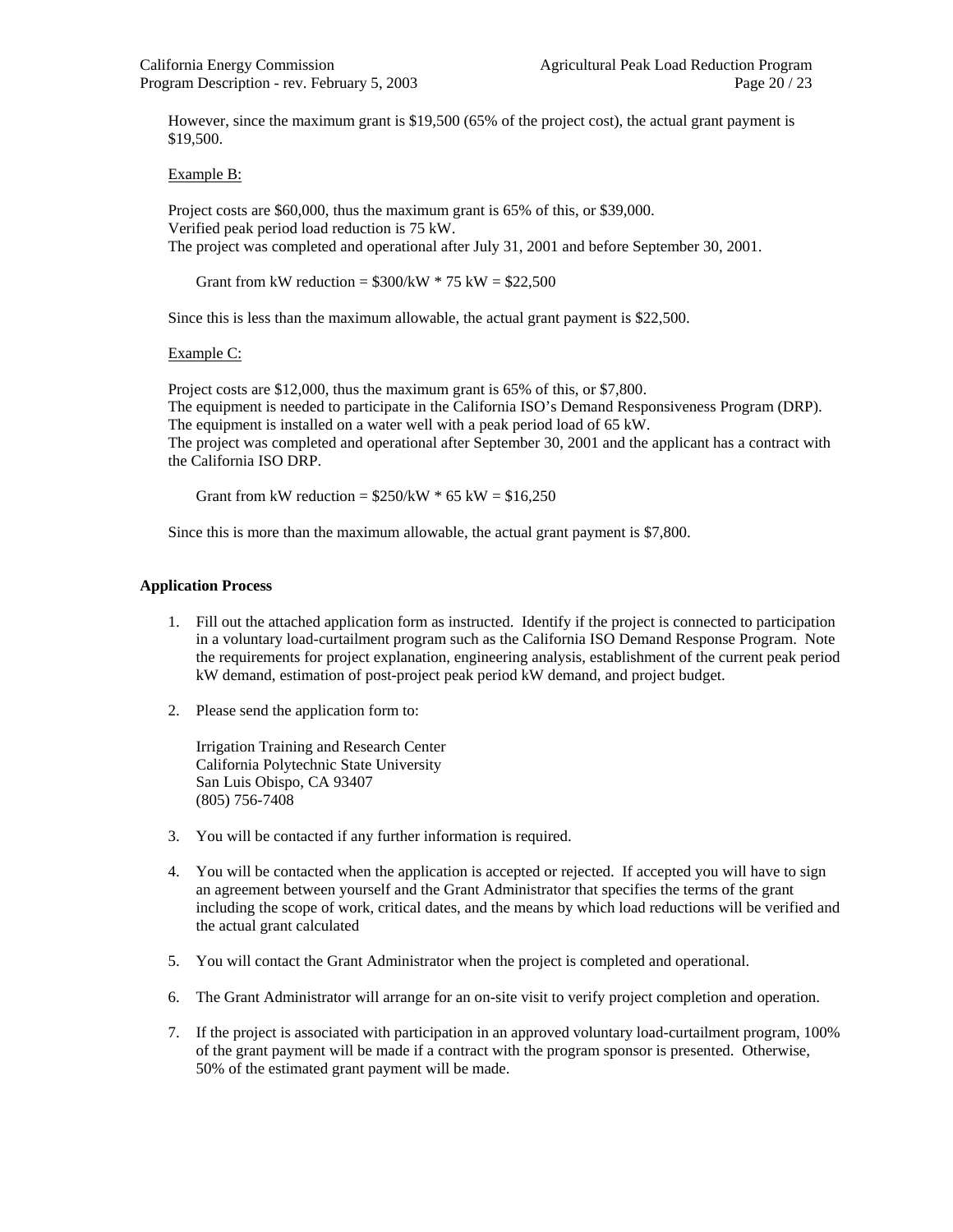- 8. You will contact the Grant Administrator after the first full peak period (June through September) of operation and arrange for all required documentation to verify peak period load reductions.
- 9. Upon verification, the final grant payment will be calculated and made.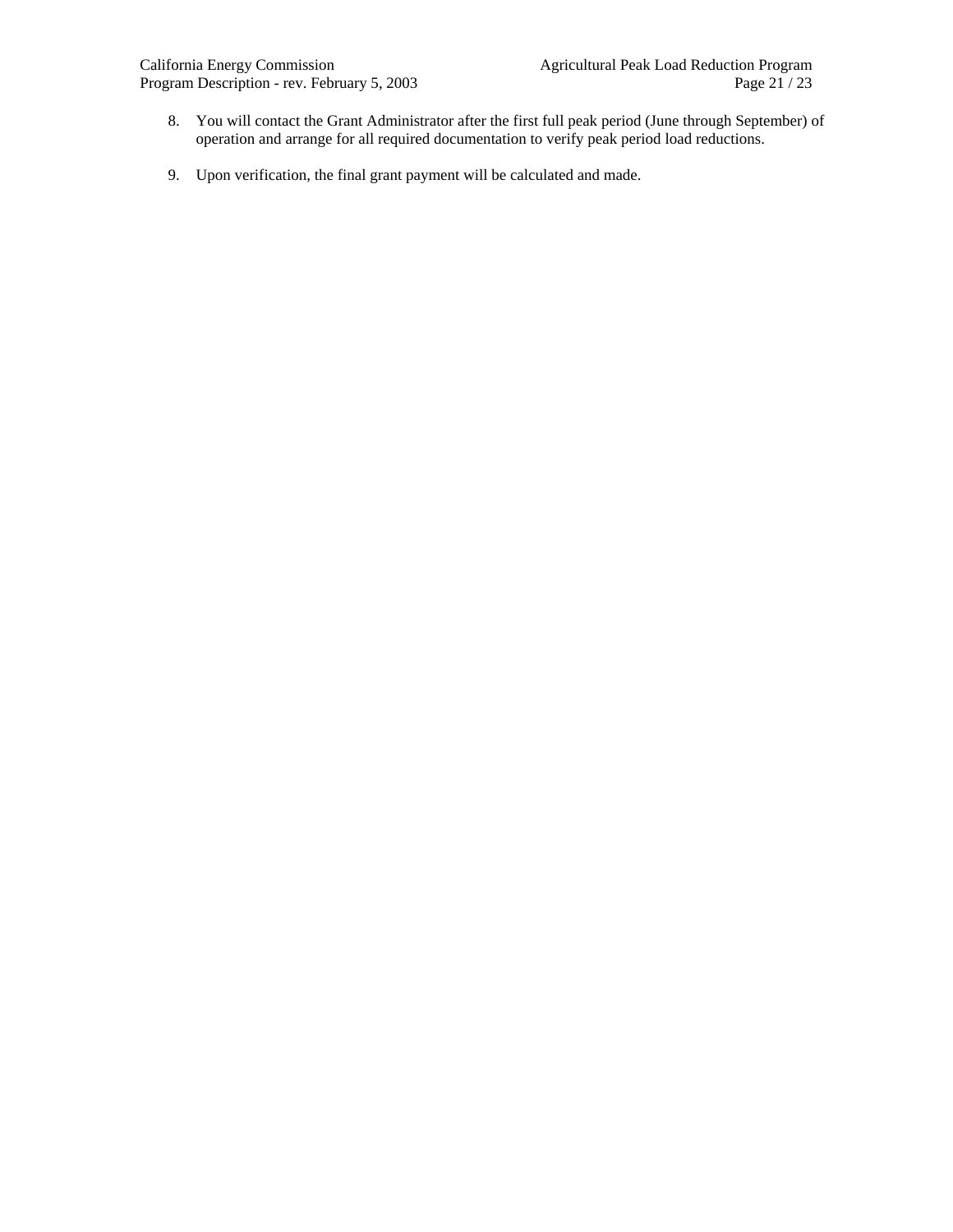# **Category 4 - Retrofit of Natural Gas-Powered Equipment to Alternative Fuels**

This Program category provides grants to private agricultural producers, handlers, water agencies and processors for projects that reduce California' s demand for natural gas. Specifically this category is intended to aide in the retrofit of natural gas-powered equipment so that they can run on an alternative fuel. An eligible project can include replacing or retrofitting equipment. Such equipment includes but is not limited to piping, tanks, pumps, burners, burner accessories, and telemetry equipment.

IMPORTANT! The term "alternative fuels" means all fuels, **except unmodified diesel, gasoline, or natural gas**, that are legally permissible to use either under a valid air permit from an air quality management or air pollution control district or without a permit if such use is allowed without a permit under district rules.

#### **Eligible Applicants**

Refer to WHO IS ELIGIBLE TO APPLY in the PROGRAM OVERVIEW.

#### **Project Eligibility and other Factors**

In addition to eligibility requirements listed in WHO IS ELIGIBLE TO APPLY in the PROGRAM OVERVIEW:

- The project must be on a site that is owned or operated by the eligible applicant.
- The site must be a place where the natural gas-powered equipment is located.
- The site cannot be strictly an administrative location.
- There is no retroactivity to January 1, 2001 in this category. However, for the purposes of calculating the grant payment, any invoice issued after the date of project acceptance will be considered.

#### **Level and Schedule of Incentive Grant Payment**

Incentive grant payments will be for 65% of the project costs up to a maximum of \$300,000 per project. And, no individual or corporate/business entity will be entitled to more than \$600,000 of incentive payments.

The grant payment will be paid upon verification of an operational project (by May 31, 2003).

#### **Examples of Grant Payment Calculations**

#### Example A:

Project costs are \$30,000, thus the grant is 65% of this, or \$19,500.

#### Example B:

Project costs are \$800,000. 65% of \$800,000 is \$520,000. However, there is a maximum payment of \$300,000 for any one project. Thus, the grant is for \$300,000.